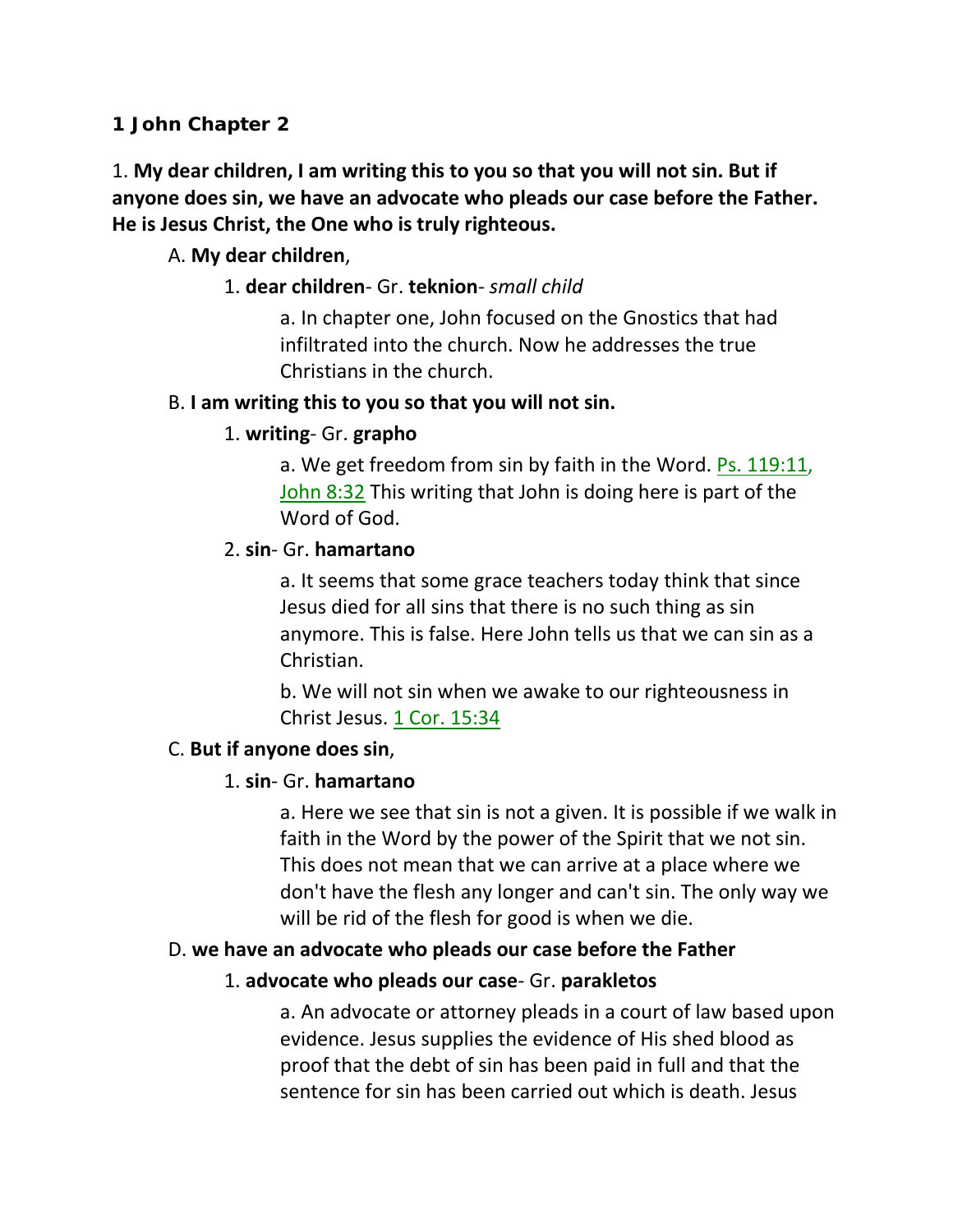died our death penalty. If someone is executed for his crimes he has paid his debt to society. He is free to go once he has died. Of course, he can't because he is held by death. Well, Jesus came and died our death penalty but had power to take up his life again and come out of death. We came out of the grave in Him!

b. Jesus makes intercession for us. Rom\_8:34, Heb. 7:25

# 2. **before the Father**

a. The price of the shed blood of Jesus was paid to satisfy a debt to God's own justice. It was not paid to the devil.

# E. **He is Jesus Christ**,

1. Jesus is an advocate- Gr. **parakletos**. The Holy Spirit is also called a parakletos. Jesus said right before He left the earth that he would send another comforter- parakletos.

2. The Holy Spirit intercedes for us and Jesus intercedes for us.

# F. **the One who is truly righteous**

# 1. **the One**

a. There was only one man that has ever lived that was truly righteous in Himself and you are not that One! Jesus Christ is that One. Rom. 5:19 He is the only one born sinless and lived sinless His entire life. He was the spotless Lamb of God qualified to be our sacrifice for our sins.

2. **truly**- not in Greek- omit

# 3. **righteous-** Gr. **dikaios**

a. God demands perfect righteousness. No man or woman could provide what God demanded. Jesus came and took mankind's place and lived under the Law and fulfilled it in utter totality and perfection. He had a righteousness as a man that God demanded. When we accept Jesus Christ sacrifice for us this righteousness is given to us as a gift. It is the unspeakable gift! 1 Cor. 9:15

2. **And He Himself is the propitiation for our sins, and not for ours only but also for the whole world**.

A. **And He Himself is the propitiation for our sins**,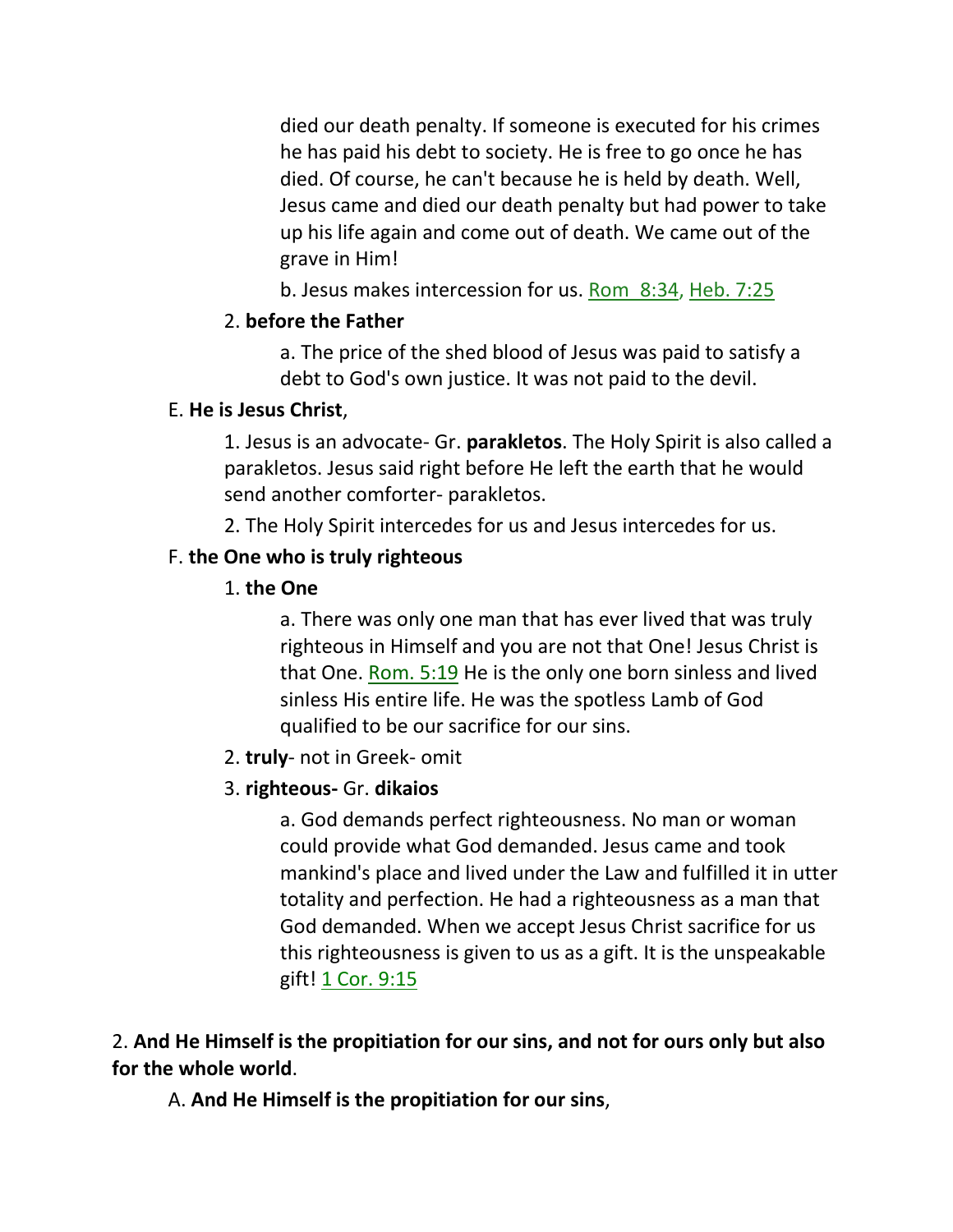# 1. **propitiation**- Gr. **hilasmos**- *an appeasing, propitiating, atonement* a. Jesus' death on the cross appeased the violated justice and the wrath of God caused by it. Jesus' innocent blood satisfied the debt to God's justice. It was not paid to the devil who had receiving authority from Adam.

# 2. **sins**- Gr. **hamartia**

a. These are all sins- past, present, and future sins. All our sins were future sins when Jesus died for them 2000 years ago!

# B. **and not for ours only but also for the whole world.**

# 1. **whole**- Gr. **holos**

a. Jesus died for the whole world's sins, not just a choice select few as Calvinism teaches.

# 2. **world**- Gr. **kosmos**

a. Jesus death was for the whole world, not just the elect.

b. Jesus is the Savior of the whole world, not just a few select few. 1Jn\_4:14 Now the fact that Jesus is the Savior of the world does not mean the whole world is automatically saved. No, each person must accept Jesus by faith.

# 3. **Now by this we know that we know Him, if we keep His commandments.**

# A. **Now by this we know that we know Him**,

- 1. **know** Gr. **ginosko** *a progressive knowing*
- 2. **know** Gr. **ginosko** *same as above*

a. The key to the Christian life is knowing Jesus and what He had one for us. This is a progressive knowledge throughout our life.

b. You can't know God if you don't believe upon the name of Jesus. Those who know the name of the Lord will put their trust in Him. Psa\_9:10

# B. **if we keep His commandments**

1. **keep**- Gr. **tereo**- *to observe, to attend to carefully, take care of*

a. Many take this verse backwards. They have spiritual dyslexia. They think that if they keep God's commandments they will know God. Actually, it is reverse, if we know the Lord,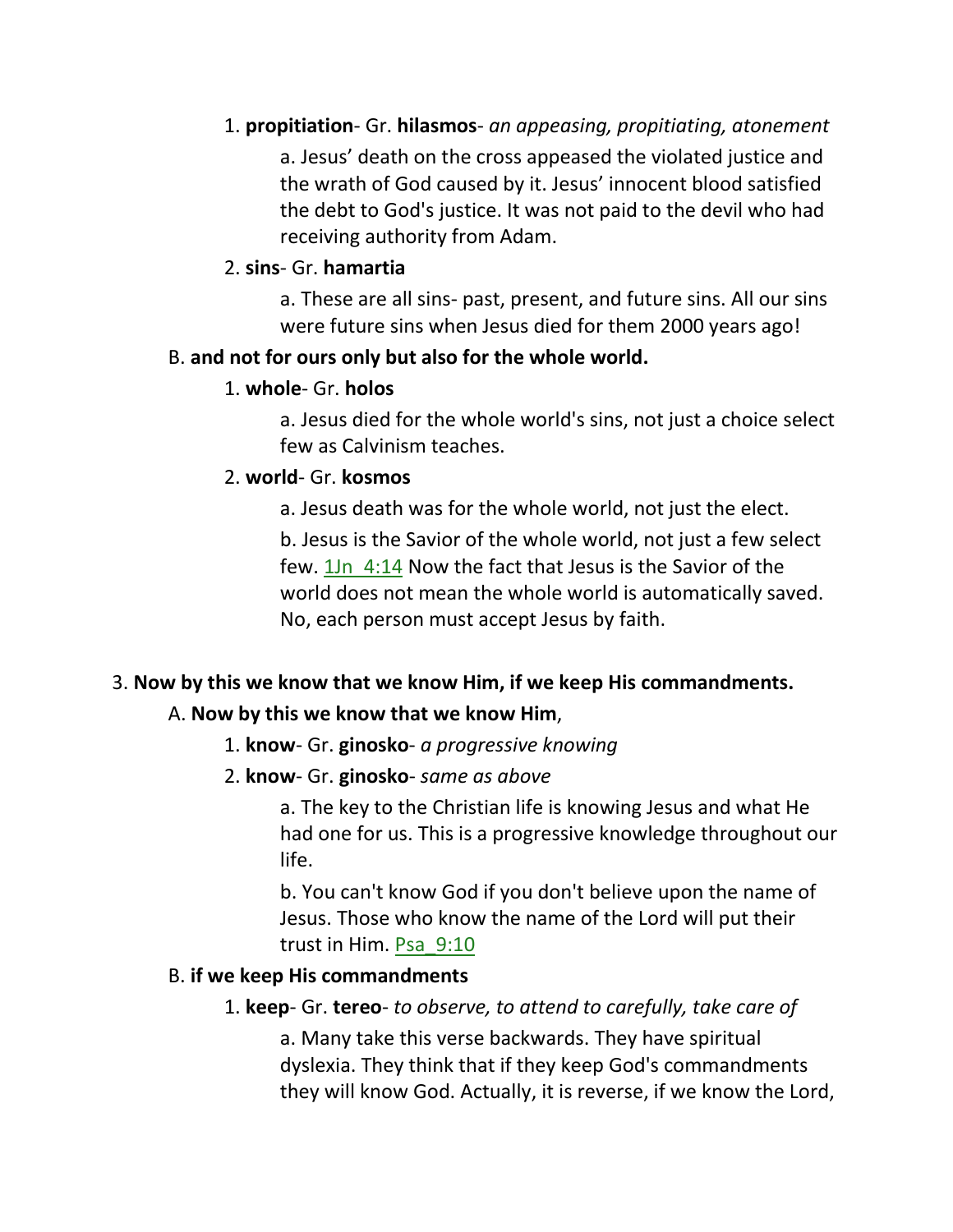then we will keep His commandments.

b. Joh 14:15 - The same goes with this verse. Many think if you will keep the commandments you will then love the Lord. No, it is when we love the Lord, is when we will keep the commandments. However, we love God because He first loved us! Receiving God's love first is necessary to love God back.

2. **commandments**- Gr. **entole**- *an order, command, charge, precept, injunction*

a. This is the first mention of commandments in this book. We need to know what commandments John is referring to. Is he referring to the 613 commandments found in the Law of Moses or to something else. We must look within this book to see exactly what commandments he is referring to.

# b. *1Jn 3:22 And whatever we ask we receive from Him, because we keep His commandments and do those things that are pleasing in His sight.*

# *1Jn 3:23 And this is His commandment: that we should believe on the name of His Son Jesus Christ and love one another, as He gave us commandment.*

c. Here we see what commandments John is referring to in his letter. It is that we should believe on the name of His Son Jesus Christ and to love one another.

d. It is by obeying the first command that we can obey the second part of the command. When we believe upon Jesus He resides in our heart by the Holy Spirit and love of God is poured out in our hearts to love others by. Romans 5:5, 2 Cor. 5:14

e. All NT commands are to be obeyed by faith not by willpower.

# 4. **He who says, "I know Him," and does not keep His commandments, is a liar, and the truth is not in him.**

#### A. **He who says,**

1. Not always what a person professes to be is what they are. You can tell what manner of person they are by their fruit.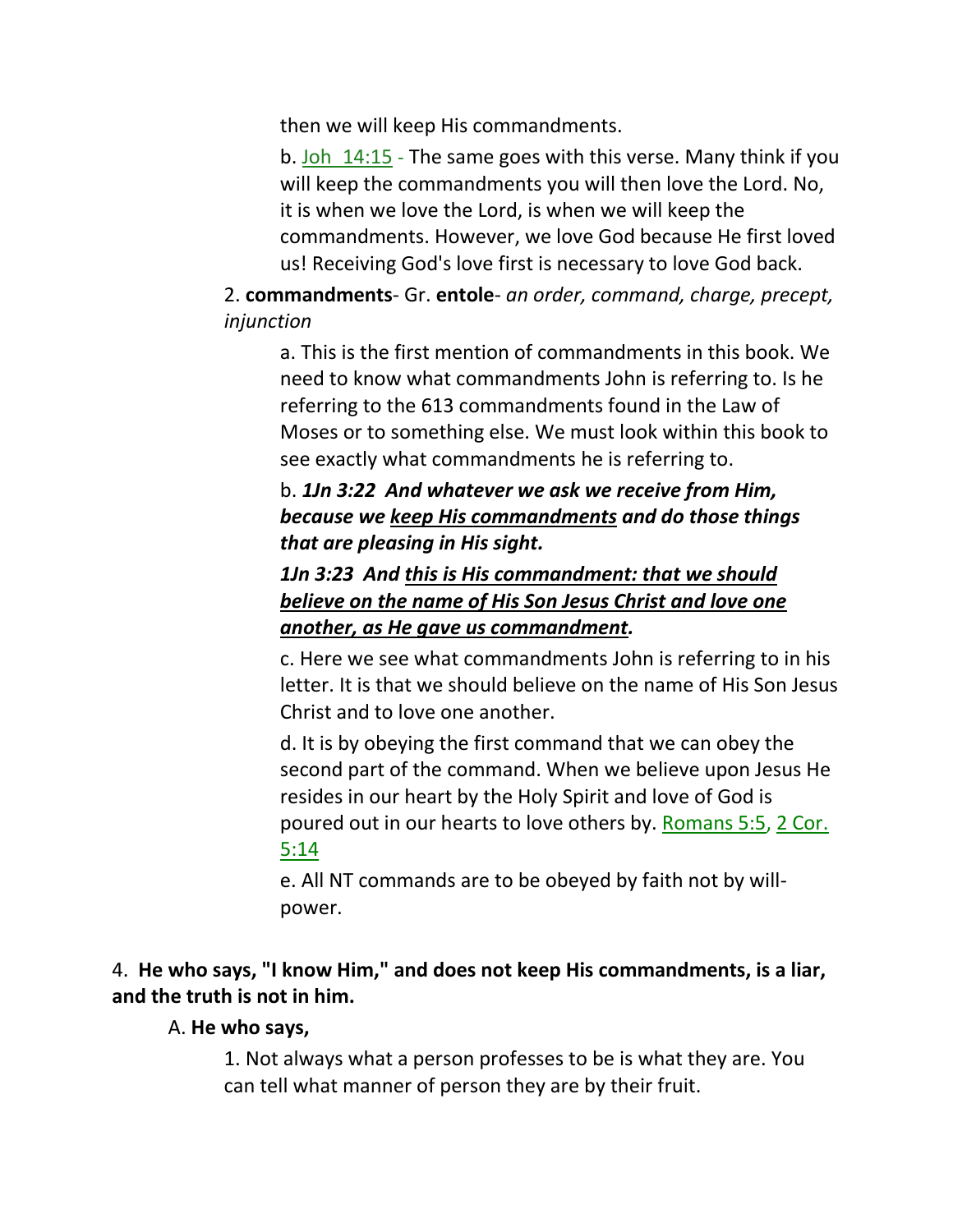#### B. **I know Him**,

1. **knows-** Gr. **ginosko**- *to know progressively*

### C. **and does not keep His commandments**,

### 1. **keep**- Gr. **tereo**

### 2. **commandments**- Gr. **entole**

a. The proof someone knows the Lord is that they believe upon His name and loves others. Love is the main fruit of the Spirit of Christ in us. Gal. 5:22 Believing in Jesus first connects us to Him as the Vine, and the first fruit we bear from being in union with Him is love, because He is love.

#### D. **is a liar**,

### 1. **liar**- Gr. **psuestes**

a. If what you think and say are in opposition to what God says, that makes you a liar, because God is truth and the author of it.

#### E. **and the truth is not in Him**

### 1. **truth**- Gr. **aletheia**

a. Jesus is the Truth. If we don't believe upon His name, He is not in us. Many today say that all mankind are God's children, but they are not. Only those who have believed upon His name have the right and authority to become the children of God. John 1:12

# 5. **But whoever keeps His word, truly the love of God is perfected in him. By this we know that we are in Him.**

#### A. **But whoever keeps His word,**

# 1. **keeps**-Gr. **tereo**

a. God only accepts perfection. God does not grade on a curve. If we do anything to merit something from God, we must do it perfectly. This verse is not talking about keeping everything God has commanded us in His Word to prove we know Him. If so, none of us know Him or are qualified to be blessed by God because we have failed to do it perfectly. We keep God's Word by faith in His Son Jesus Christ. When we do Jesus' perfect obedience and righteousness is credited to us. Jesus obeyed all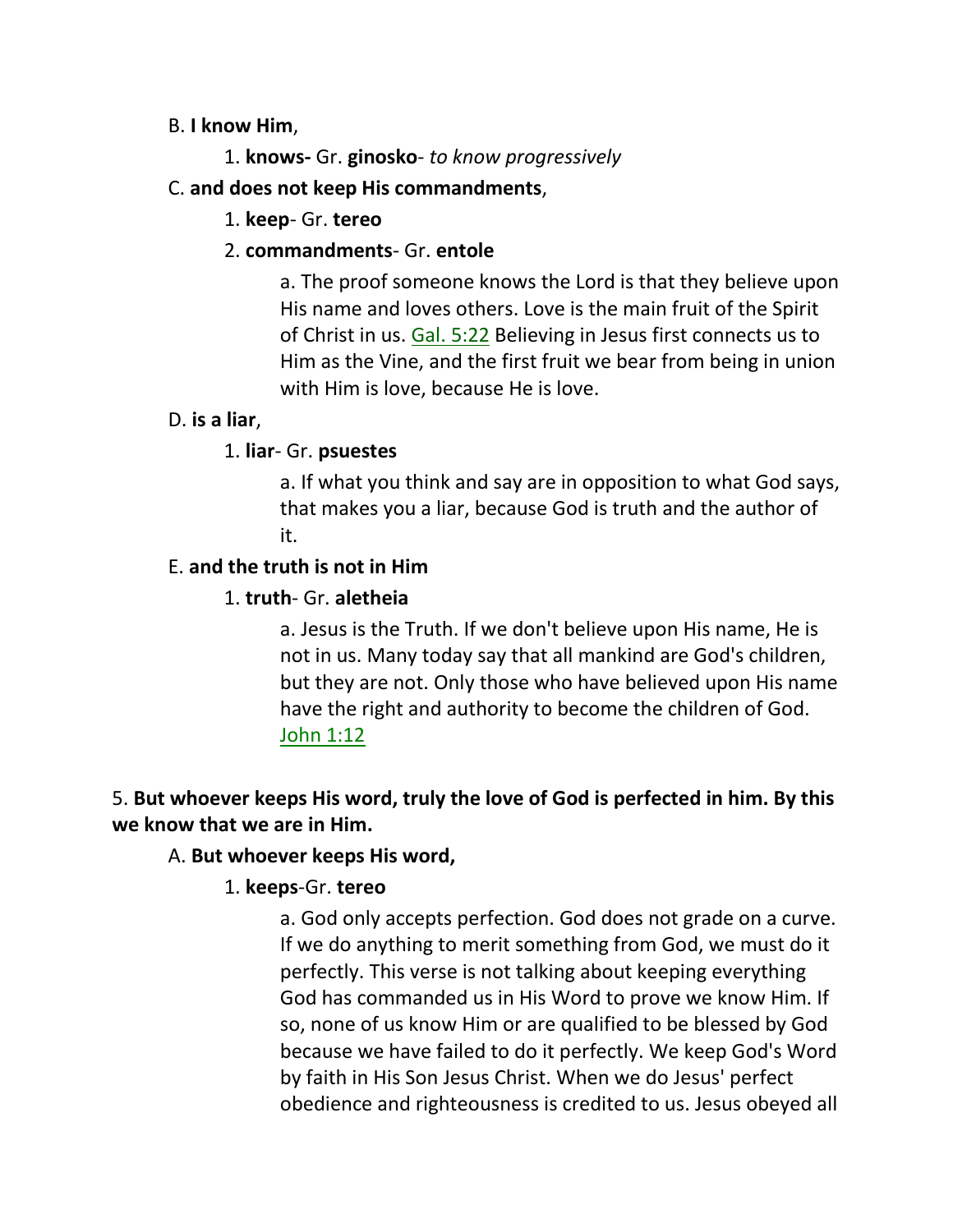of God's Word perfectly as us and for us.

### 2. **word**- Gr. **logos**

a. Jesus talked about the importance of keeping God's Word and gives the promise that those who keep God's words that God will love them, and both the Father and Jesus would come abide in them. This actually happens at salvation. John 14:23 When we believe upon Jesus that is keeping God's Word and God comes and makes His home in you.

b. We know that when we accept Jesus as Lord by faith, God comes and abides in us through His Holy Spirit. So here we see again how we keep God's word is by having faith in Christ. c. Jesus said that those who keep His word, they would never see death. Joh 8:51 If Jesus was saying that we had to perfectly do everything commanded in the Bible to have eternal life He would be teaching salvation by works. The NT clearly teaches we are not saved by our works but by faith in Christ. Eph. 2:8-9 How do we get eternal life and never die again? It is by believing on Jesus. In doing this we are reckoned as righteous and having kept God's word.

c. There is vertical and horizontal side to the things of God and to keeping God's Word. Vertically we keep God's Word by faith in Jesus and that establishes a relationship with God based upon the righteousness of Christ and not ourself. However, there is a horizontal side to keeping God's Word. This is living out God's will in this life in all our relationships. We will never do this perfectly. We do this by faith and in cooperation of the Holy Spirit.

d. **Vertical obedience**- believe upon the name of God's Son Jesus. **Horizontal obedience**- love others as you are loved. 1 John 3:23

# B. **truly the love of God is perfected in him,**

# 1. **truly**- Gr. **athelos**

a. There is a genuine fruit of love that comes from faith in Christ. There is such a thing as fake fruit. This is a human product.

# 2. **love**- Gr. **agape**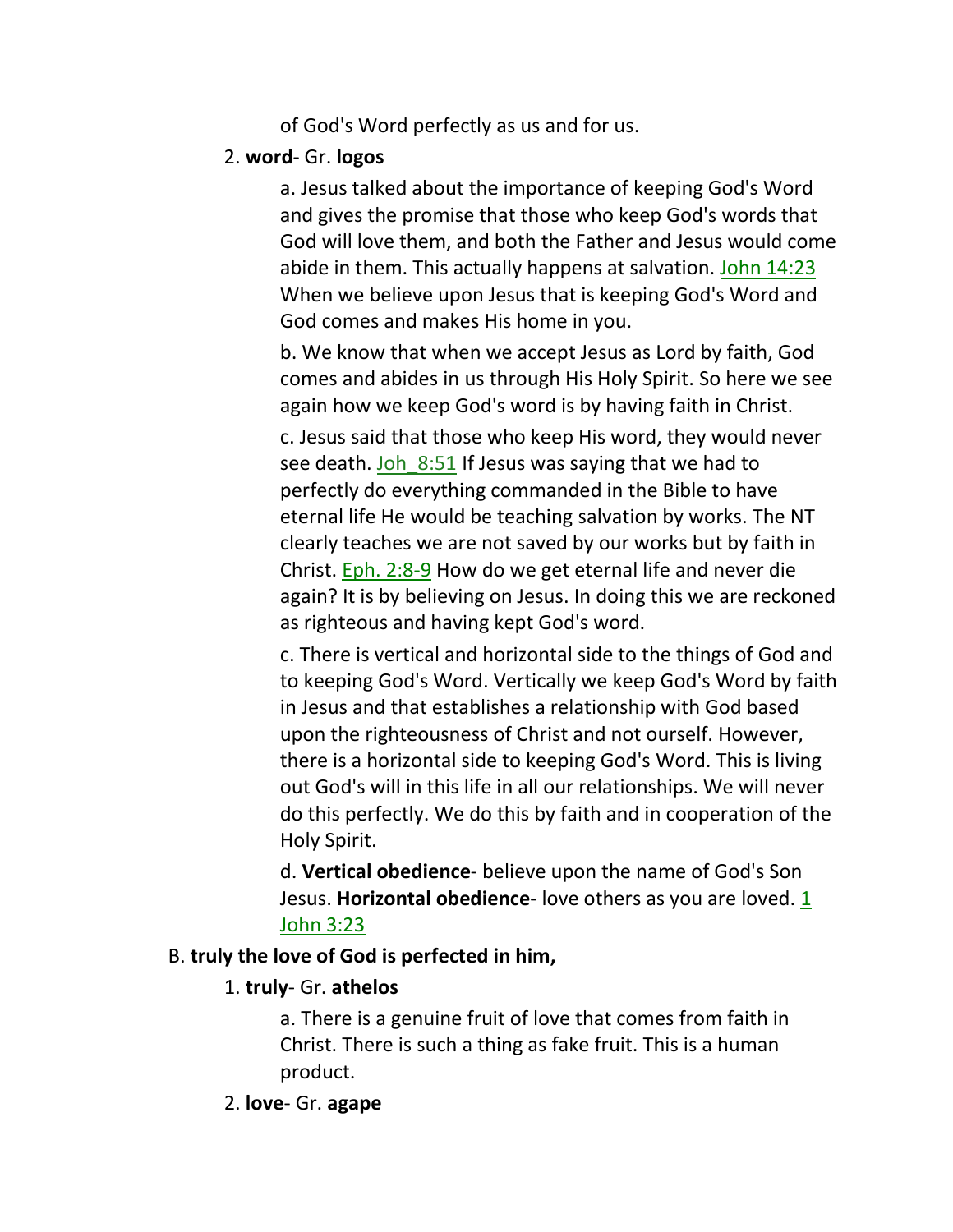a. This is God's love that is sacrificial and always does what best for us.

3. **perfected**- Gr. **teleioo**- *to execute fully, discharge, to reach the end of, run through, finish, to consummate, place in a condition of finality* a. God's love finds it culmination in us when it flows out of us to others. We must first receive God's love before we can give it to others. The goal of salvation is not just to get you saved and experience God's love, but to be a bill-board for Jesus so others can be saved as well and experience His love. b. The horizontal call to keeping God's word is found in loving others as we have been loved. If you do not know how God loves you and have not believed and received it for yourself then you can't give it out to others. God's love will find its end result when it is being given out to others, so they can know God like you do.

#### C. **By this we know that we are in Him**

- 1. **know** Gr. **ginosko**
- 2. **in Him**

a. We are in Christ by receiving a gift of grace by faith. However, in the natural there are indicators that we are in Him which is the genuine fruit of the Spirit, which is summed up by love.

# 6. **He who says he abides in Him ought himself also to walk just as He walked.**

#### A. **says**- Gr. **lego**

1. Again, there are many professors in Christendom, but not all professors are possessors. Just going to church does not make you Christian, any more than sitting in a garage makes you a car.

#### B. **abides**- Gr. **meno**

1. John was the closest disciple of Jesus. In his writing you find actual words and phrases used by Jesus, like this word "abide". A disciple will be just like their mentor. A spiritual father will impart their DNA into you. You find yourself saying things your mentor or father taught you, like a natural child does of their father.

2. Jesus spoke of abiding in Him in John 15.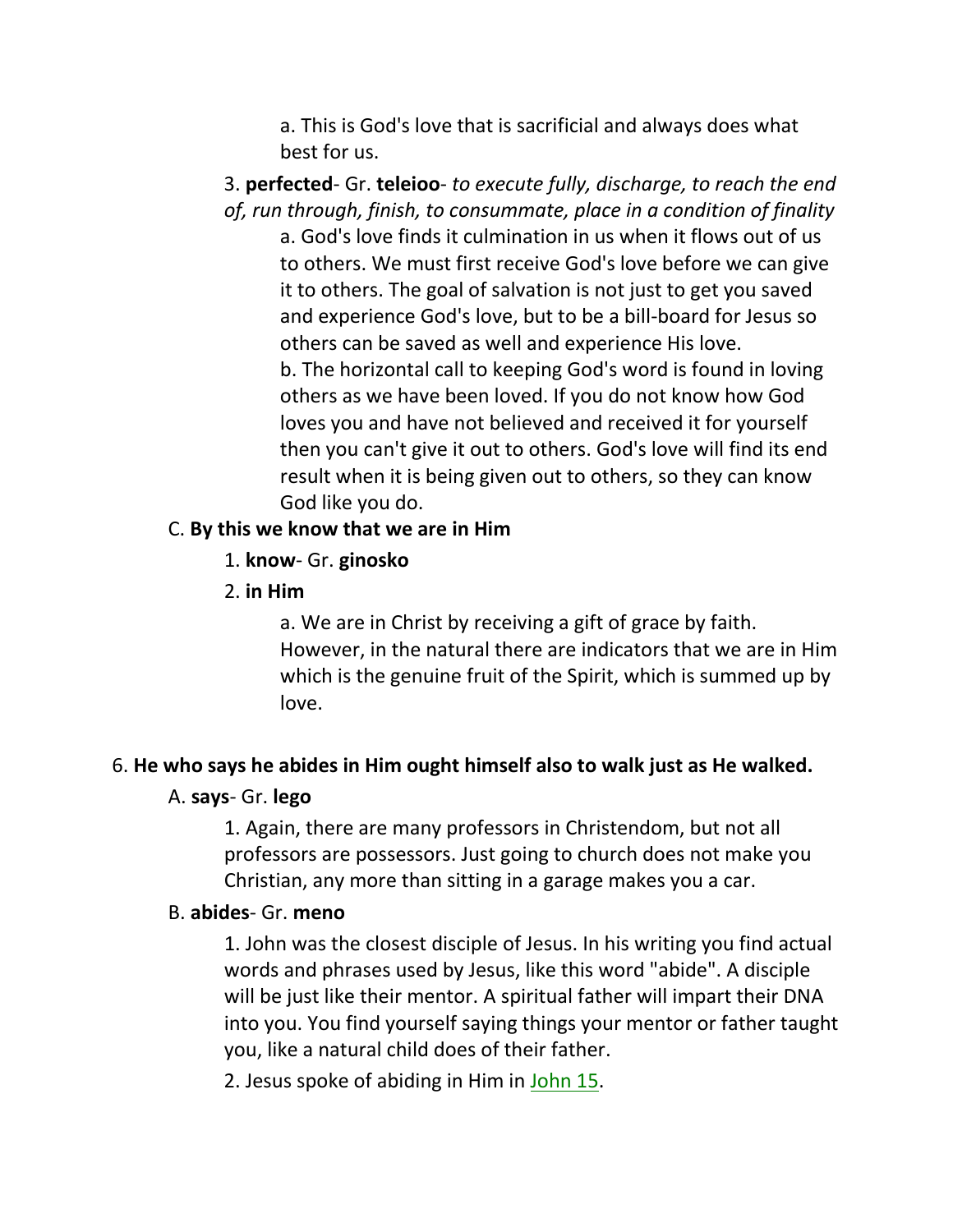C. **ought**- Gr. **opheilo**- *to be bound or obliged by what is due or fitting or consequently necessary*

### D. **walk**- Gr. **peripateo**

### E. **He walked**- Gr. *same as above*

1. A tree will reproduce what it is. If we are abiding in Jesus and drawing upon His life as our life, then the resulting life we live will look like His life. Jesus said it this way, I am the Vine, and you are the branches. The one who abides in me, and I in them, they shall bear much fruit, for apart from me and can do nothing. John 15:5

2. Jesus walked in faith in God and love to those around Him. We are called to the same walk.

# 7. **Brethren, I write no new commandment to you, but an old commandment which you have had from the beginning. The old commandment is the word which you heard from the beginning.**

A. **Brethren**- Gr. **adelphos**

# B. **I write no new commandment to you,**

1. **new**- Gr. **kainos**- *new in quality*

a. The commandment to love found in the OT and Jesus' command to love in the NT speak of the same quality of the God kind of love. However, in the OT man did not have the resource of God's love to fulfill it. We do in the NT!

# 2. **commandment**- Gr. **entole**

# C. **but an old commandment which you have had from the beginning**

- 1. **old** Gr. **palaios** *old or ancient*
- 2. **beginning** Gr. **arche**

a. This is not speaking of the beginning of Jesus ministry, but the commandment to love was found from the beginning in the OT law. Lev\_19:18

b. The old commandant was to love others as ourself. Mat\_22:37-40

# D. **The old commandment is the word which you heard from the beginning**

1. **word**- Gr. **logos**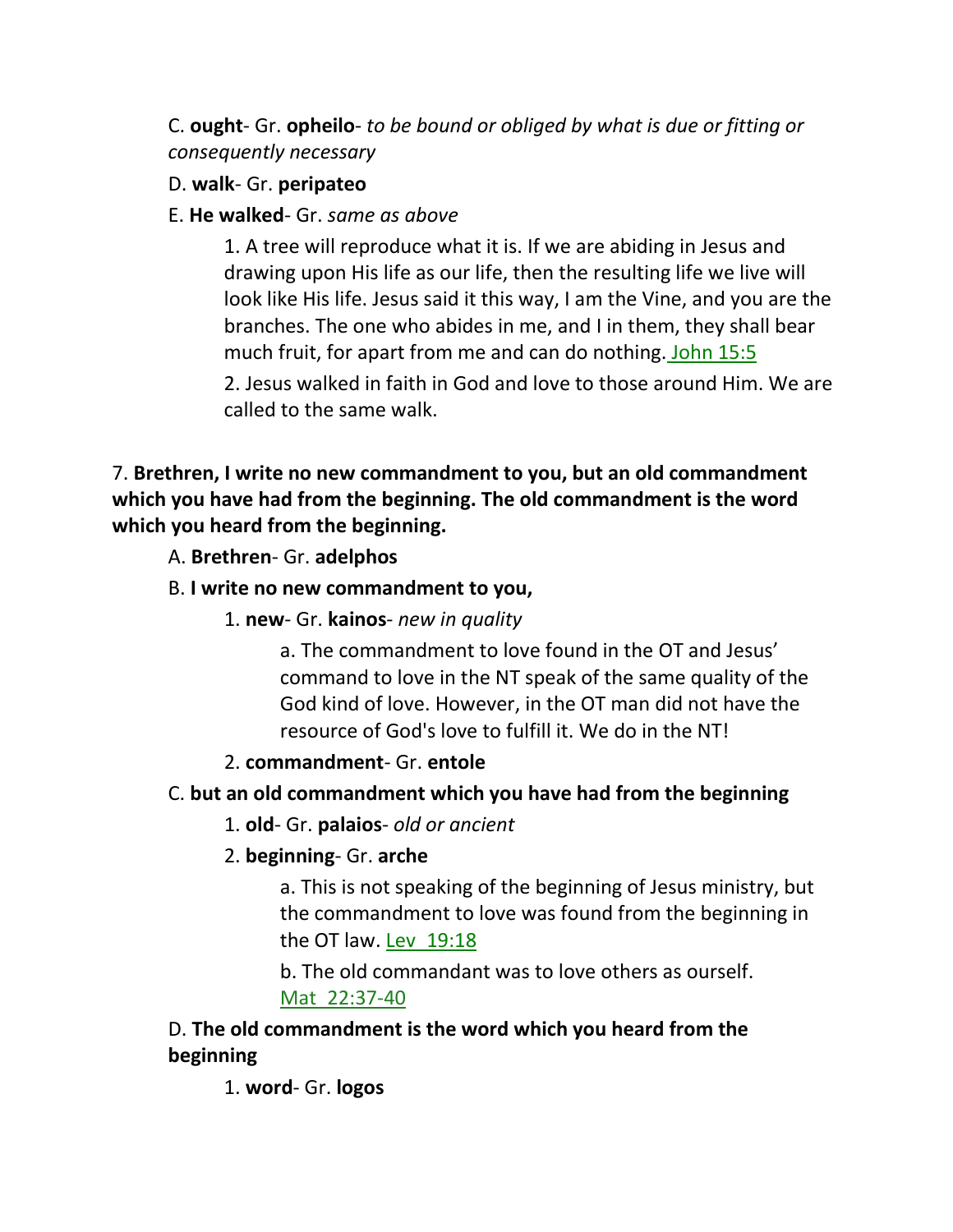### 2. **heard**- Gr. **akouo**

8. **Again, a new commandment I write to you, which thing is true in Him and in you, because the darkness is passing away, and the true light is already shining.**

A. **Again**,

### B. **a new commandment I write to you**,

### 1. **new commandment**

a. This was the new commandment Jesus gave to His believers in John 13:34. It was not the same as the command under the Law. In this new commandment Jesus reveals how to carry it out.

b. The OT command was to love others **as you love yourself**. In the NT Jesus gave a new commandment to love others **as He has loved love you**.

c. Under the law the love we were to love with was a love with which we loved ourself with, which is a human selfish love. It being selfish in nature would never satisfy God's level of love or help us love others in God's way. In the NT we are to love others with the love that we are first loved with! God loves us with His agape unselfish love. Once this love is received then we have as a resource to love others with.

# C. **which thing is true in Him and in you**,

#### 1. **true**- Gr. **alethes**

a. This is the genuine love of God.

# 2. **in Him**

a. Jesus truly possessed the love of God and gave it out to others. This new commandment can only be carried out when you are "in Him".

# 3. **in you**

a. The love of God that Jesus had has now been shed abroad in our hearts by the Holy Spirit. It is true "in us" now. We are in union with Christ and now His love is in us so we can give it out!

#### D. **because the darkness is passing away**,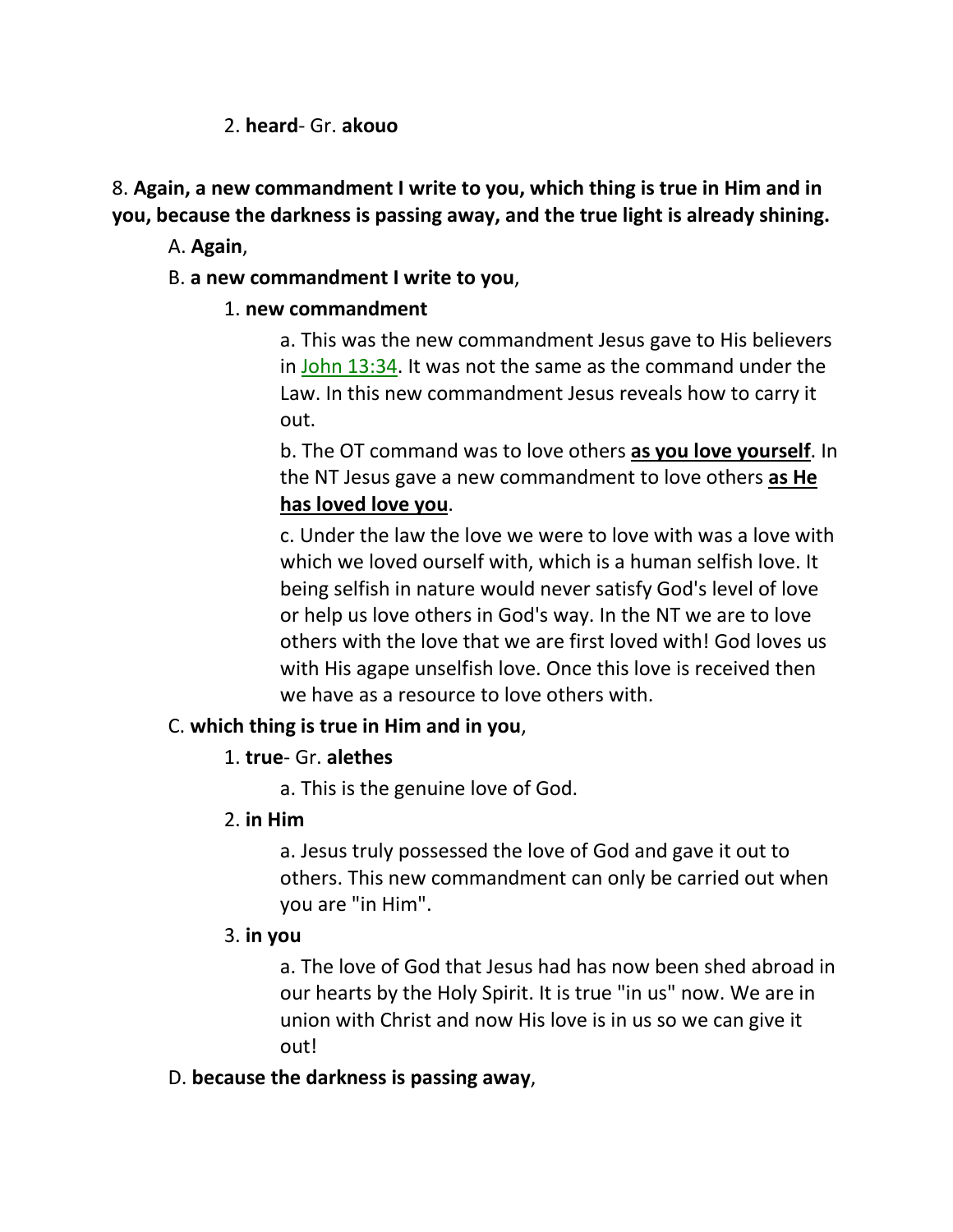### 1. **darkness**- Gr. **skotia**

a. During John's life there was a passing away of the shadow of the Law. The temple was destroyed during John's life. The absence of God's grace and love is darkness.

### 2. **passing away**- Gr. **parago**

a. There was a transition period from the Law and grace while the Temple remained between Jesus' resurrection and 70 AD.

#### 1. **true**- Gr. **alethinos**- *what is genuine*

### 2. **light**- Gr. **phos**

1. This is the light of grace through the person of Jesus Christ.

# 3. **shining**- Gr. **phaino**

1. This light was already shining through the New Testament Scriptures already written up until the time when John was writing this letter.

# 9. **He who says he is in the light, and hates his brother, is in darkness until now.**  A. **He who says he is in the light,**

# 1. **says**- Gr. **lego**

a. Again, not all professors are possessors.

# 2. **light**- Gr. **phos**

a. God is light and in Him there is no darkness. Jesus called Himself the light of the world. John 8:12 Some will proclaim that they are in God and Christ but are not.

b. You cannot be in God and not be in Christ. A believer's life is in hidden in Christ in God. Colossians 3:3 We must first be in Christ before we can be in God. You cannot have God without having the Son. 1 John 2:23

c. The Gnostics proclaimed to be in relationship with God and be in God but did not have a relationship with His Son Jesus Christ. We are only in Christ if we believe upon Him and His death, burial, and resurrection.

# B. **and hates his brother,**

# 1. **hates**- Gr. **miseo**

a. This is not speaking of having a feeling of hate from stirred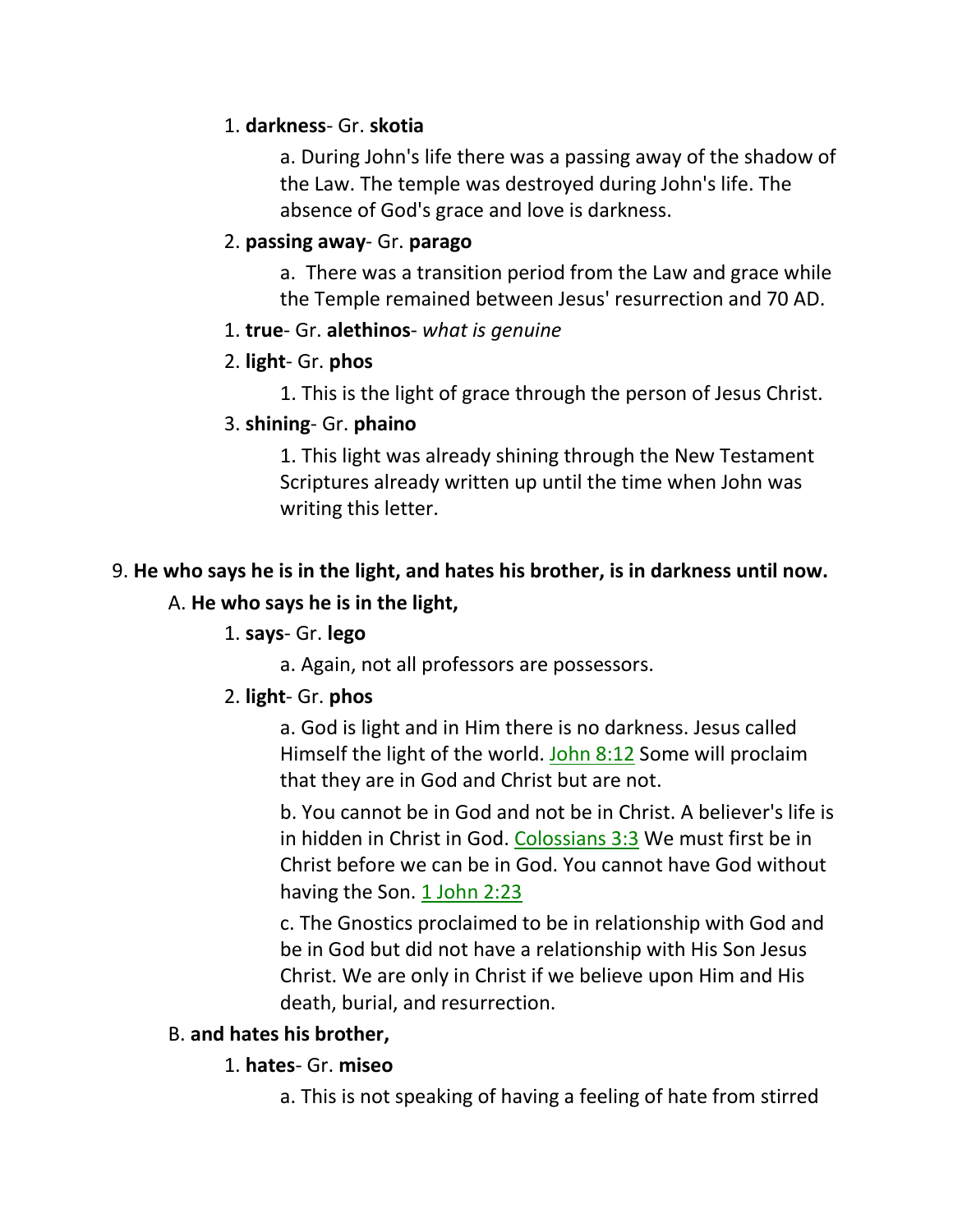up emotions, but a settled hate from the heart. Satan truly hates all of God's people. If someone hates others from their heart, then they have Satan's nature in them.

# 2. **brother**- Gr. **adelphos**

# C. **is in darkness until now**

# 1. **darkness**- Gr. **skotia**

a. This darkness is the unsaved state.

# 10. **He who loves his brother abides in the light, and there is no cause for stumbling in him.**

# A. **He who loves his brother abides in the light,**

1. **loves**- Gr. **agape**

# 2. **brother**- Gr. **adelphos**

a. This is a fellow believer

# 3. **abides**- Gr. **meno**

a. Again John uses term used by Jesus. See John 15

# 4. **light**- Gr. **phos**

a. The light is Jesus! If we abide in Jesus, we will love others from the love we receive from Him.

# B. **and there is no cause for stumbling in him**

1. **cause for stumbling**- Gr. **skandalon**- *any impediment placed in the way and causing one to stumble or fall*

a. We get our English word "scandal" from this word. When we abide in Christ we will be scandal free. All scandal come from selfishness and lack of love for others.

# 11. **But he who hates his brother is in darkness and walks in darkness, and does not know where he is going, because the darkness has blinded his eyes.**

# A. **But he who hates his brother is in darkness and walks in darkness**,

1. **hates**- Gr. **miseo**

a. In his heart, not from a flash of raw emotion. Lev\_19:17

- 2. **brother** Gr. **adelphos**
- 3. **in darkness** Gr. **skotia**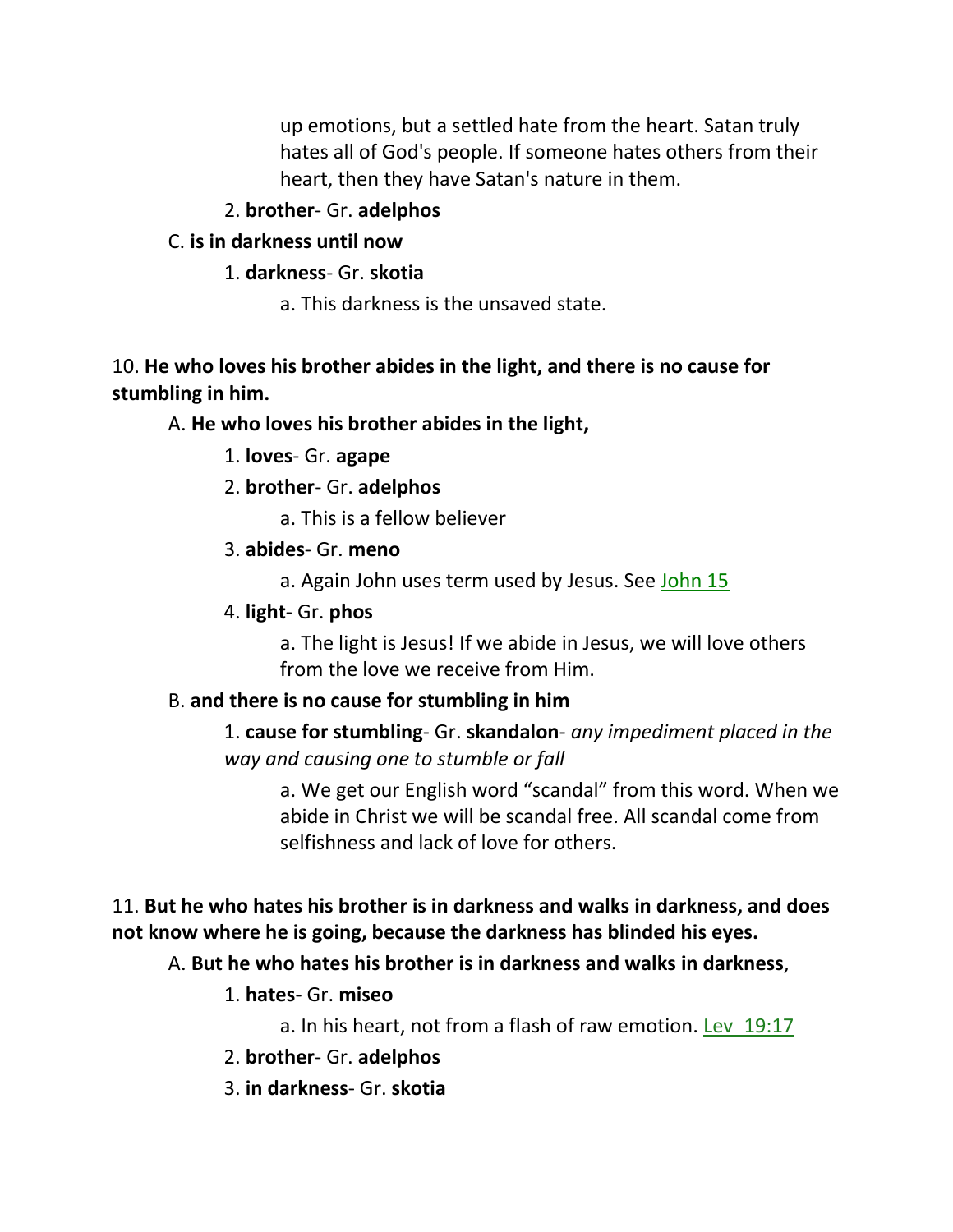a. In an unsaved state without Christ who is the Light.

#### 4. **walks**- Gr. **peripateo**

a. Walking in darkness is the result of being unsaved and not having Christ.

#### B. **and does not know where he is going,**

#### 1. **know**- Gr. **eido**- *to see or perceive*

a. An unsaved person is walking but does not know where they are going. The afterlife is a complete mystery to them. For a Christian we know exactly where we are going and headed in this life and in the next.

b. When the stumble they don't even know what they stumble over. Pro\_4:19

2. **going**- Gr. **hupago**

#### C. **because the darkness has blinded his eyes**

1. **blinded**- Gr. **tuphloo**- *to blunt the mental discernment, darken the mind*

a. The world is in darkness and is walking around like a blind man.

# 2. **eyes**- Gr. **opthalmos**

a. The world thinks they see light, but it is actually darkness. Mat\_6:23

# 12 **I write to you, little children, Because your sins are forgiven you for His name's sake.**

#### A. **I write to you**,

#### 1. **write**- Gr. **grapho**

a. This verse and the verses after reveal the importance of the Word of God to growth. You can't grow spiritually without the Word of God.

# B. **little children**,

#### 1. **little children**- Gr. **teknion**

a. To grow from a baby Christian to a mature Christian you must understand you have been forgiven of all your sins- past, present, and future- and have been given the gift of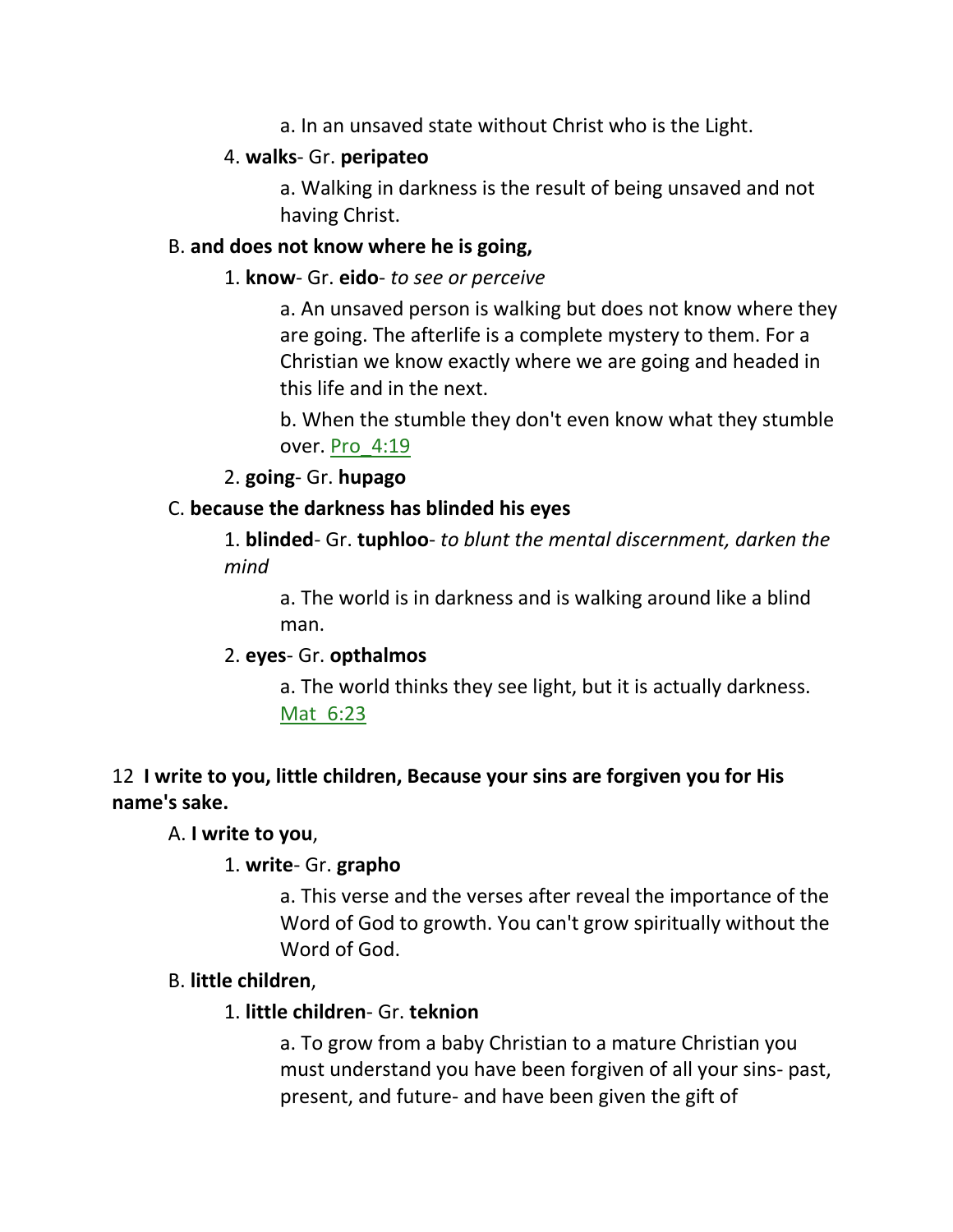righteousness by faith.

b. In the next few verses John is going to give three categories of spiritual growth- little children, young men, and fathers. He will give characteristics of each.

c. John will address children, fathers, and young men twice each and both times in this same order. Why this order- little children, fathers, young men? Why not little children, young men, fathers? That would seem to follow the natural progression of growth.

d. I believe the answer is found in the fact that God declares the end from the beginning. God sees little boys as fathers. He declares us fathers from our cradle and then the process of maturity then begins. Is. 46:10

#### C. **because your sins are forgiven you for His name's sake**

#### 1. **sins**- Gr. **hamartia**

a. A Christian can still sin but the guilt of those sins before God has been dealt with by the death and blood of Jesus.

2. **forgiven**- Gr. **aphiemi**- *to send away, dismiss, suffer to depart; to emit, send forth, to remit, forgive, pardon*

a. Here John makes a blanket statement to all- your sins are forgiven you for His name's sake. He does not say "if you confess them all first". This verse is logged down as scripture for all generations of Christians. Your sins are forgiven you for His name's sake. In the first chapter in verse 9 John is speaking of the fact that we must confess [acknowledge our sins] in order to be saved and be cleansed from all unrighteousness. John brought this out because of the teaching of the Gnostics which said that there was no such thing as personal sin. You can't be saved if you don't acknowledge you are a sinner who has sins that need forgiven. However, once you are born again you need to understand you have been forgiven of all your sins for His name's sake. If you don't you will become sin conscious instead of righteousness conscious.

b. The epistles make it clear we are forgiven of our sins when we receive Jesus as Savior. Eph\_1:7, Col\_1:14, Eph\_4:32, Heb. 10:2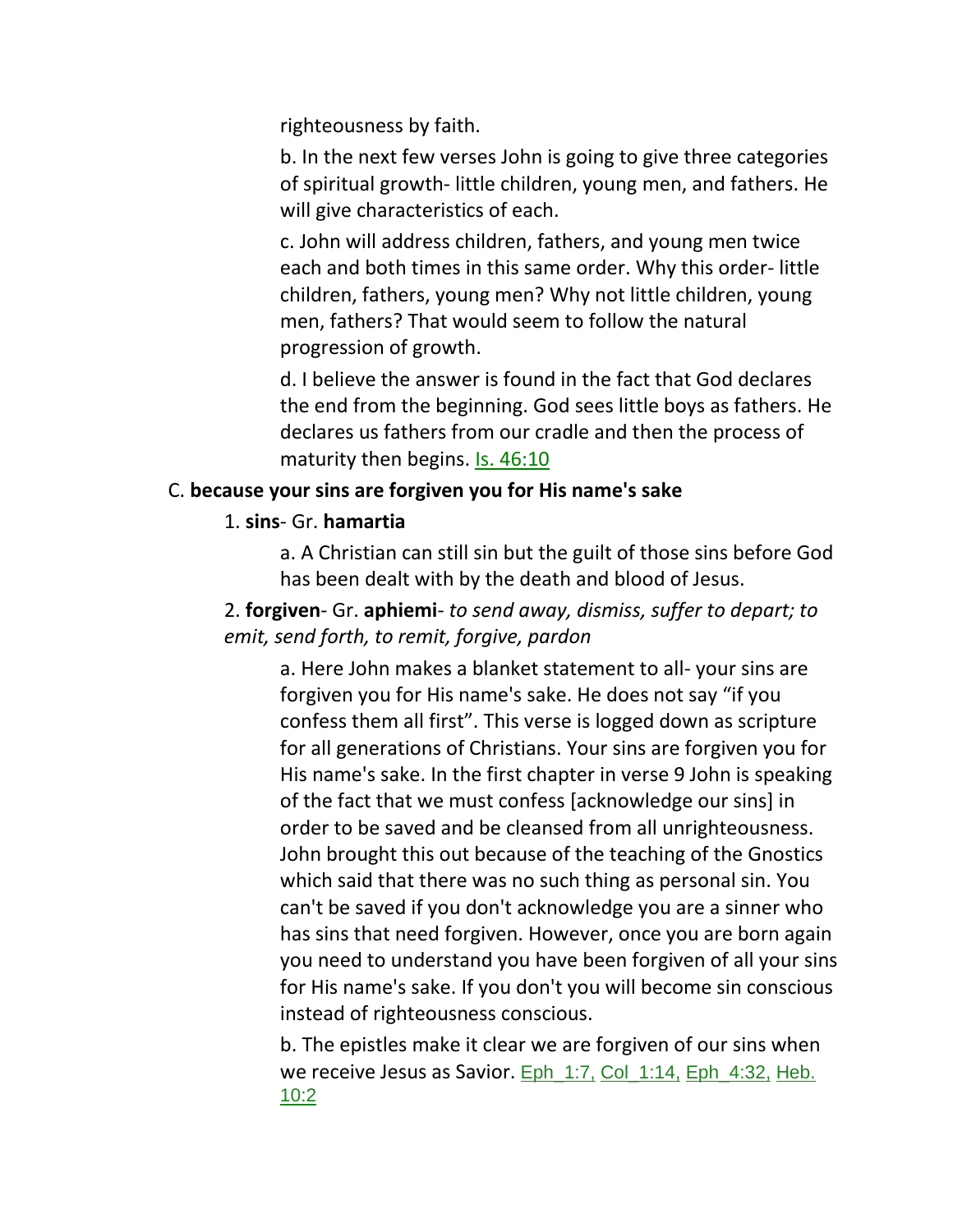#### 3. **name's sake-** Gr. **dia hautou**- *through Him*

a. Forgiveness of sin only comes through Christ. It does not come by your deeds of penance, good works, or even confession of sins. It comes by the shed blood of Jesus. Without the shedding of blood there is no remission of sins.

13. **I write to you, fathers, Because you have known Him** *who is* **from the beginning. I write to you, young men, Because you have overcome the wicked one. I write to you, little children, Because you have known the Father.** 

#### A. **I write to you,**

#### 1. **write**- Gr. **grapho**

 a. Again, John was writing Scripture. The Scriptures are necessary for each stage of spiritual growth.

#### B. **fathers**- Gr. **pater**

1. Fathers impart their DNA to those younger. The goal of each Christian is to mature to the point they can be a father or mother to those coming up in the faith.

#### C. **because you have known Him who is from the beginning**

#### 1. **known**- Gr. **ginosko**- *to progressively know*

a. It takes time to mature as a Christian. Knowing God is based upon a progressive revelation of Him through time and experience.

#### 2. **beginning**- Gr. **arche**

a. The One from the beginning is Jesus Christ. John 1:1, Rev\_22:13

b. Fathers have a deep experiential knowledge of Jesus.

#### D. **I write to you,**

#### 1. **write**- Gr. **grapho**

a. The Word of God is needed to grow up. This verse repeats the word- write, write, write...This speaks of the Scriptures.

#### E. **young men**- Gr. **neaniskos**- *a youth under 40*

#### F. **because you have overcome the wicked one**

1. **overcome**- Gr. **nikao**- perfect tense- *to conquer, overcome, vanquish, subdue, prevail*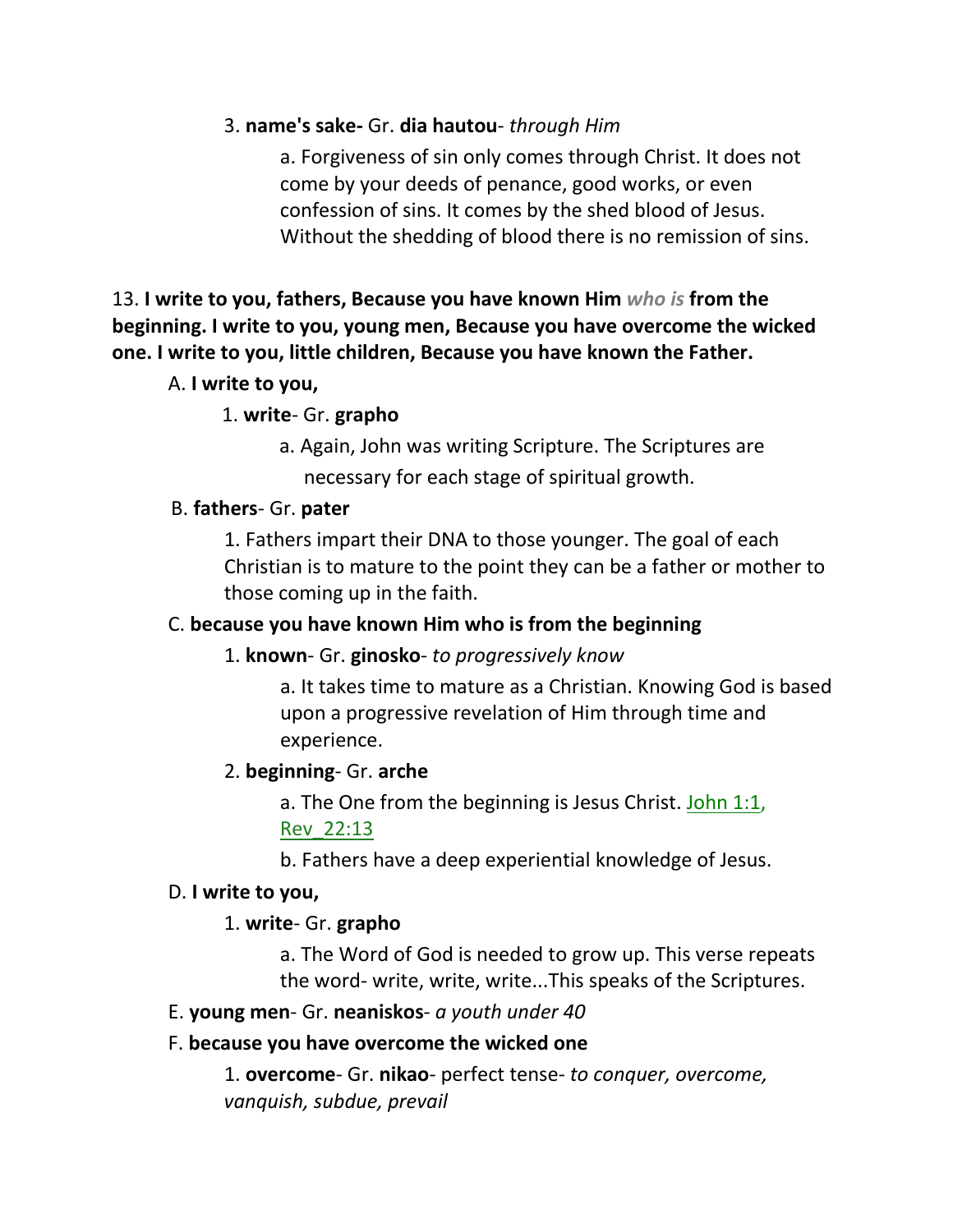a. One revelation needed from the Word of God that will mature you from babyhood stage as a Christian is that Jesus already defeated Satan and placed Him under your feet!

b. Satan is trying to convince Christians that they need to get victory over him, but the truth is he is already been defeated and put under your feet.

c. A Christians is not the sick trying to get healed. They are not the poor trying to get prosperous. They are not a sinner trying to become righteous. They are already healed, prosperous, and righteous, and the enemy is trying to deceive them from operating from their position of victory.

#### 2. **wicked one**- Gr. **poneros**

a. This is Satan.

#### G. **I write to you**

#### 1. **write**- Gr. **grapho**

a. We are born again by the Word of God and grow by the Word of God. 1 Peter 1:23, 1 Peter 2:2

#### H. **little children**- Gr. **paidion**- *an infant, babe*

#### I. **because you have known the father**

#### 1. **known**- Gr. **ginosko**

#### 2. **father**- Gr. **pater**

a. Young children in the Lord know God as their Father but need to learn of Jesus as a disciple.

b. Jesus said come learn of me for I am meek and lowly of heart. Matt. 11:29

14. **I have written to you, fathers, Because you have known Him** *who is* **from the beginning. I have written to you, young men, Because you are strong, and the word of God abides in you, And you have overcome the wicked one.**

#### A. **I have written to you,**

#### 1. **written**- Gr. **grapho**

a. John uses the word "write" eight times in this letter and the word "written" five times. Each time he is referring to the Scripture he is writing. This reveals the importance of the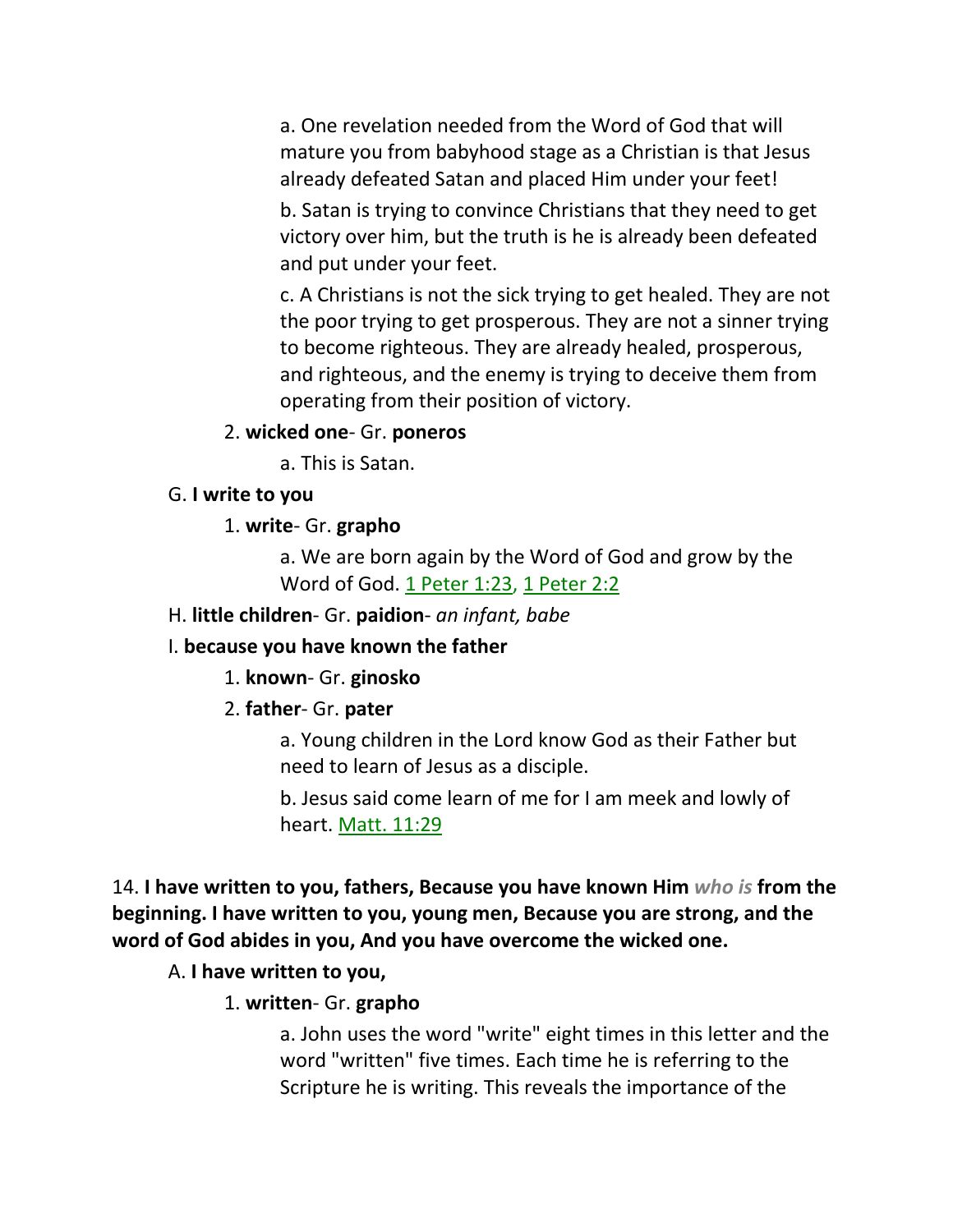Word of God to our Christian lives.

- B. **fathers** Gr. **pater**
- C. **because you have known Him from the beginning**
	- 1. **known** Gr. **ginosko** *to know progressively*
	- 2. **beginning** Gr. **arche**
		- a. This refers to Christ. John 1:1, Rev. 22:13
- D. **I have written to you** 
	- 1. **written** Gr. **grapho**
- E. **young men** Gr. **neaniskos**
- F. **because you are strong**

# 1. **strong**- Gr. **ischuros**- *strong, mighty, robust, powerful*

a. Strength comes by proper nourishment and resistance to pressure. If we don't have proper nourishment, then we will be crushed by the pressure that comes upon us daily. If we have proper nourishment, then we can resist the pressure and get stronger.

b. The young man stage of a Christian is about achieving great things for God in the earth. The Fatherhood stage is more about reproduction than production.

# G. **and the word of God abides in you**

# 1. **word**- Gr. **logos**

a. The Word of God makes us strong if we put it in us, believe it, and act on it.

# 2. **abides**- Gr. **meno**

a. Again, John uses the terminology of His teacher and Master, Jesus. -see John 15

# H. **and you have overcome the wicked one**

- 1. **have overcome** Gr. **nikao** perfect tense
- 2. **wicked one** Gr. **poneros**
	- a. This is Satan.

15. **Love not the world, neither the things** *that are* **in the world. If any man love the world, the love of the Father is not in him**.

A. **Love not the world**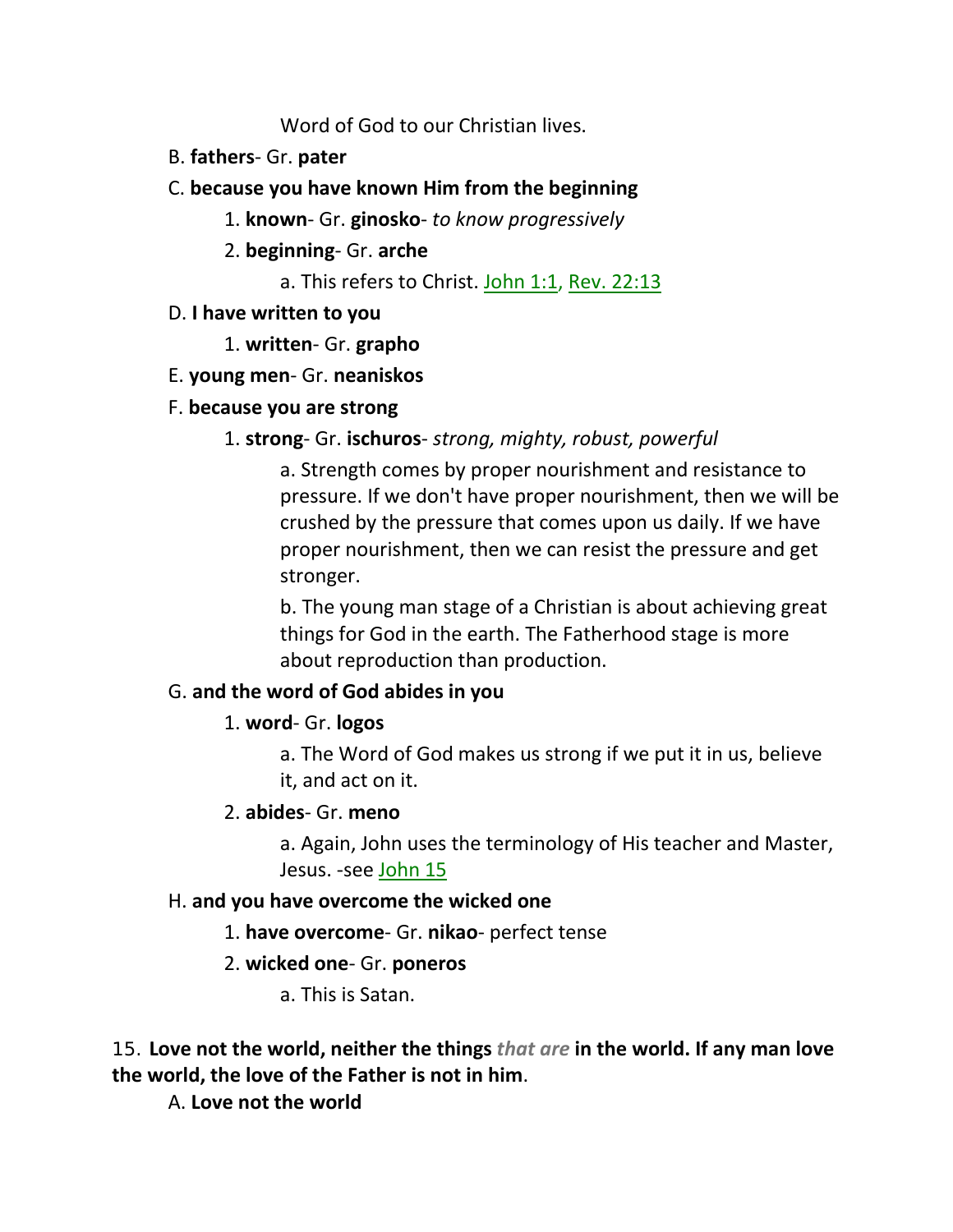### 1. **love**- Gr. **agapao**- *a committed sacrificial love*

a. Some people have a commitment to the world in which they sacrifice everything dear to have it. They think they gain the whole world but end up losing their soul.

b. John uses the Greek construction that forbids an already on going action that is occurring. He is saying here, "Stop loving the world".

2. **world**- Gr. **kosmos-** *the whole circle of earthly goods, endowments riches, advantages, pleasures, etc, which although hollow and frail and fleeting, stir desire, seduce from God and are obstacles to the cause of Christ*

#### B. **neither the things in the world**

# 1. **things in the world**

a. These are the opposite to the things of the Spirit. We are told in order to live according to the Spirit we must set our minds of the things of the Spirit- Romans 8:5

b. Walking in the flesh is setting your mind on the things of the world or the flesh.

### C. **If any man love the world,**

1. **man**- Gr. **tis**- *anyone*

a. Male or female

2. **love**- Gr. **agapao**

#### D. **the love of the Father is not in him**

#### 1. **love**- Gr. **agape**

# 2. **Father**- Gr. **pater**

a. We can't stop loving the world by trying to stop loving it. We can however stop loving it by replacing it with the love of the Father!

b. Tommy getting free from marbles

#### 3. **not in him**

a. If we don't receive love from the Father we will seek to fill the emptiness of our heart with the things of the world. b. The means the love of God is not abiding in our **soul**. We know that every born again Christian has had the love of God shed abroad in the heart [spirit] by the Holy Spirit. Rom. 5:5 This love never leaves your born again spirit.

b. Demas was a believer who stopped receiving God's love and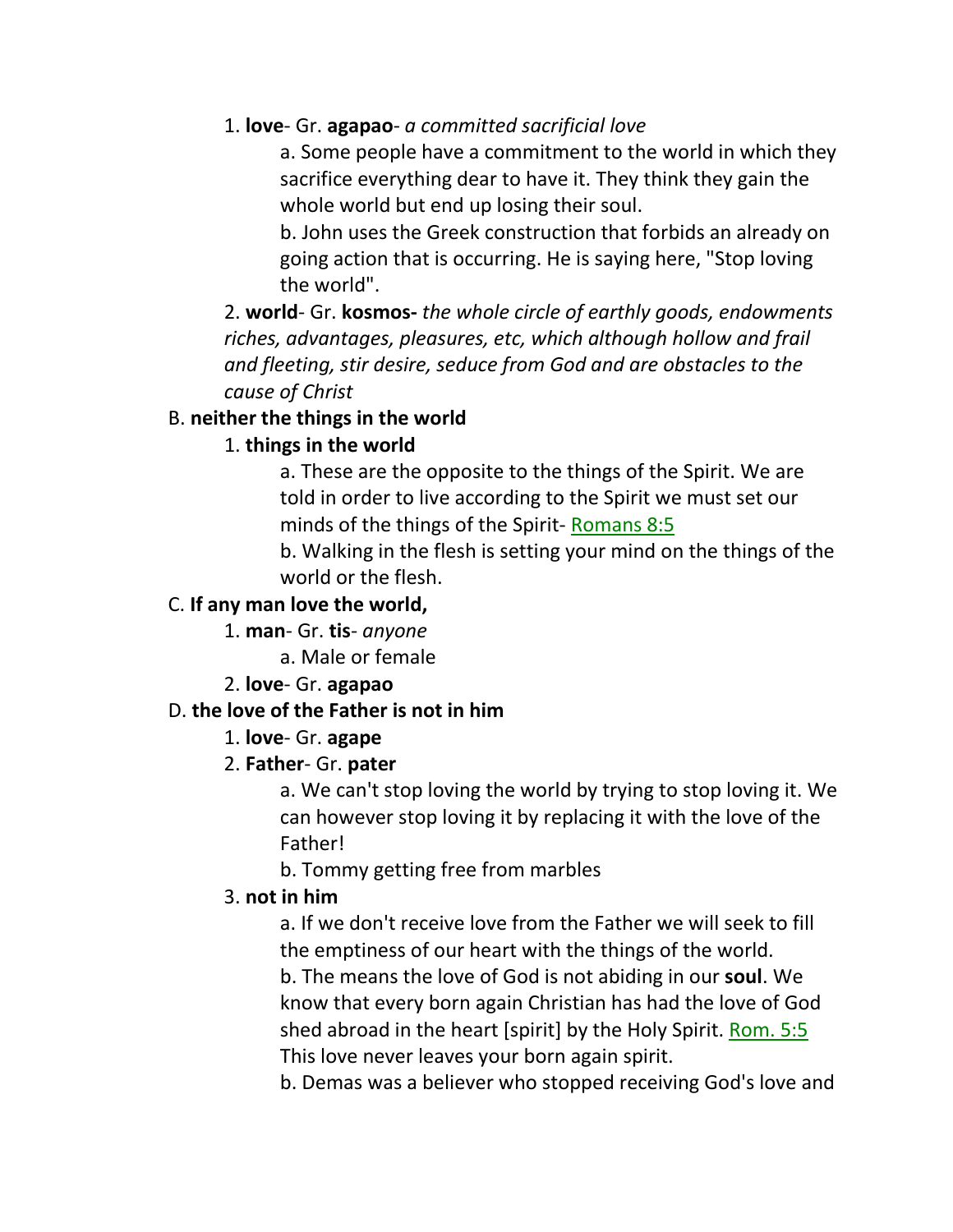pursued the world to fill his emptiness. 2 Tim. 4:10

# 16. **For all that** *is* **in the world—the lust of the flesh, the lust of the eyes, and the pride of life—is not of the Father but is of the world.**

### A. **For all that is in the world**

1. **world**- Gr. **kosmos**- *the whole circle of earthly goods, endowments riches, advantages, pleasures, etc, which although hollow and frail and fleeting, stir desire, seduce from God and are obstacles to the cause of Christ*

### B. **the lust of the flesh,**

1. **lust**- Gr. **epithumia**- *strong desire*

2. **flesh**- Gr. **sarx**- *the flesh, denotes mere human nature, the earthly nature of man apart from divine influence, and therefore prone to sin and opposed to God*

a. There are three categories of temptations that everything in this world falls under. The lust of the flesh, the lust of the eyes, and the pride of life.

b. These three temptations were present in the temptation of Eve.

c. Gen 3:6 *So when the woman saw that the tree was good for food [lust of the flesh], that it was pleasant to the eyes [lust of the eyes], and a tree desirable to make one wise [the pride of life], she took of its fruit and ate. She also gave to her husband with her, and he ate.*

d. Jesus was also tempted by these three by Satan. *1) stone into bread- the lust of the flesh 2) all the kingdoms for bowingthe lust of the eyes 3) jump off the temple and angels would protect Him- pride of life.*

#### C. **the lust of the eyes,**

#### 1. **eyes**- Gr. **opthalmos**

a. The flesh loves what glitters.

b. The eyes are never satisfied. Ecc. 1:8

c. People collect things but they don't profit them. They only have them to look at them. Ecc. 5:11

#### D. **and the pride of life,**

1. **pride**- Gr. **alazoneia**- *an insolent and empty assurance, which trusts in its own power and resources and shamefully despises and*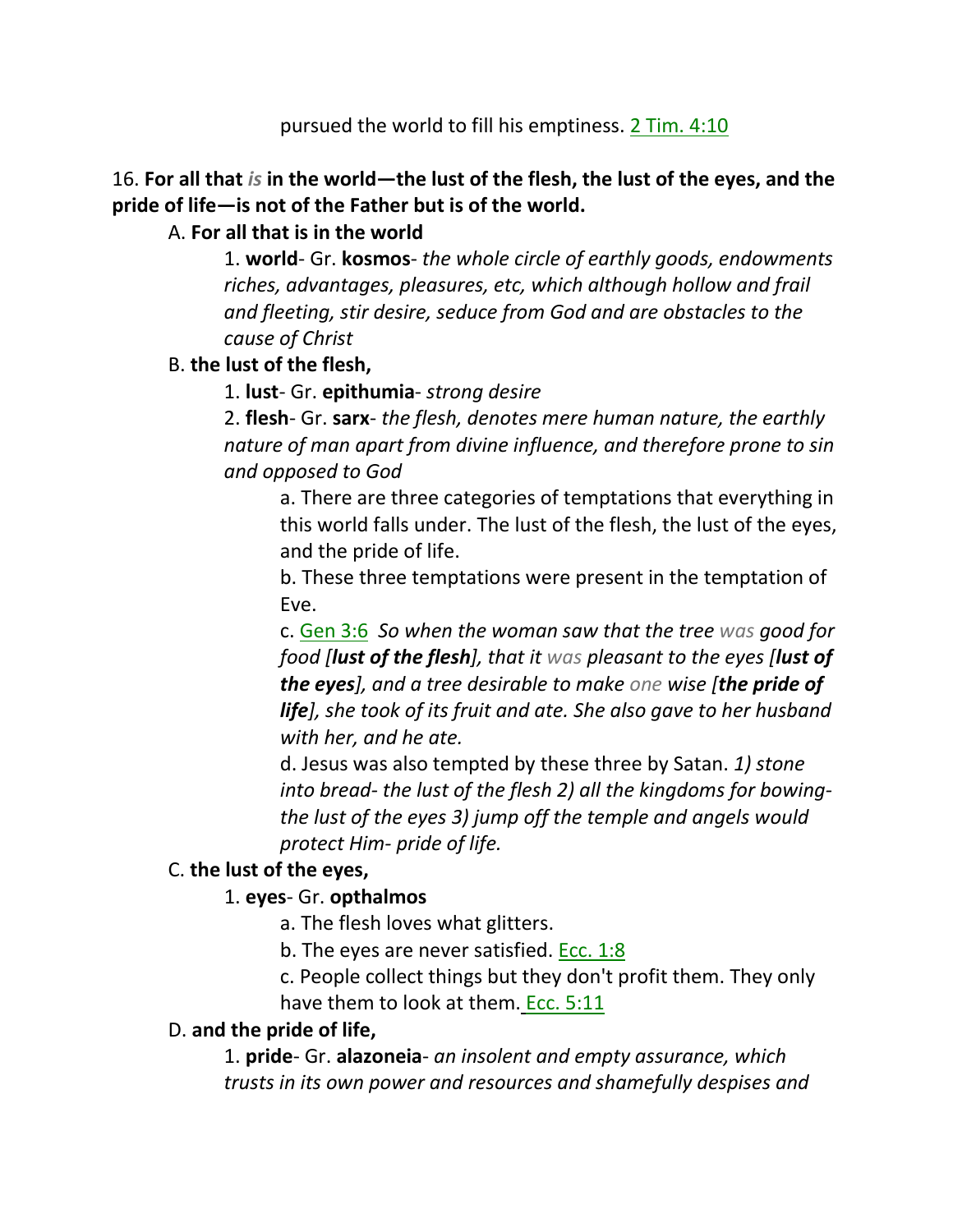*violates divine laws and human rights*

a. King Nebuchadnezzar was such a man and was deeply humbled. Dan 4:30

# 2. **life**- Gr. **bios**- *natural biological life*

a. Most people are just concerned for their natural life and ignore their spiritual life. God's zoe life is what will satisfy. b. God will provide for our natural life if we will first seek the kingdom of God and His righteousness. Matt 6:33

# E. **is not of the Father but is of the world**

# 1. **Father**- Gr. **pater**

a. If we will trust God He will give us every good and perfect gift that we need and that will satisfy every need. James 1:17

# 17. **And the world is passing away, and the lust of it; but he who does the will of God abides forever.**

# A. **And the world is passing away,**

- 1. **world** Gr. **kosmos**
- 2. **passing away** Gr. **parago** *to pass by*
	- a. We are at the end of the last days.
	- b. This present world will pass away and there will be a new world in which dwells only righteousness. 2 Pet. 3:13

# B. **and the lust of it,**

# 1. **lust**- Gr. **epithumia**

a. The only freedom from the lusts of the flesh and the world is by believing upon Jesus and trusting Him to keep you in His holiness and sanctification by faith.

# C. **but he who does the will of God will abide forever**

# 1. **will**- Gr. **thelema**

- a. John refers to Jesus' teaching in this letter. We need to see what Jesus said about those who want to do the will of God.
- b. To do the will of God is to do the work of God.
- c. Joh 6:28 Then they said to Him, "What shall we do, that we may work the works of God?"

 **Joh 6:29** Jesus answered and said to them, "This is the work of God, that you believe in Him whom He sent."

d. Eternal life comes by believing on Jesus, not by observance of the Law of commandments. This is the will of God in a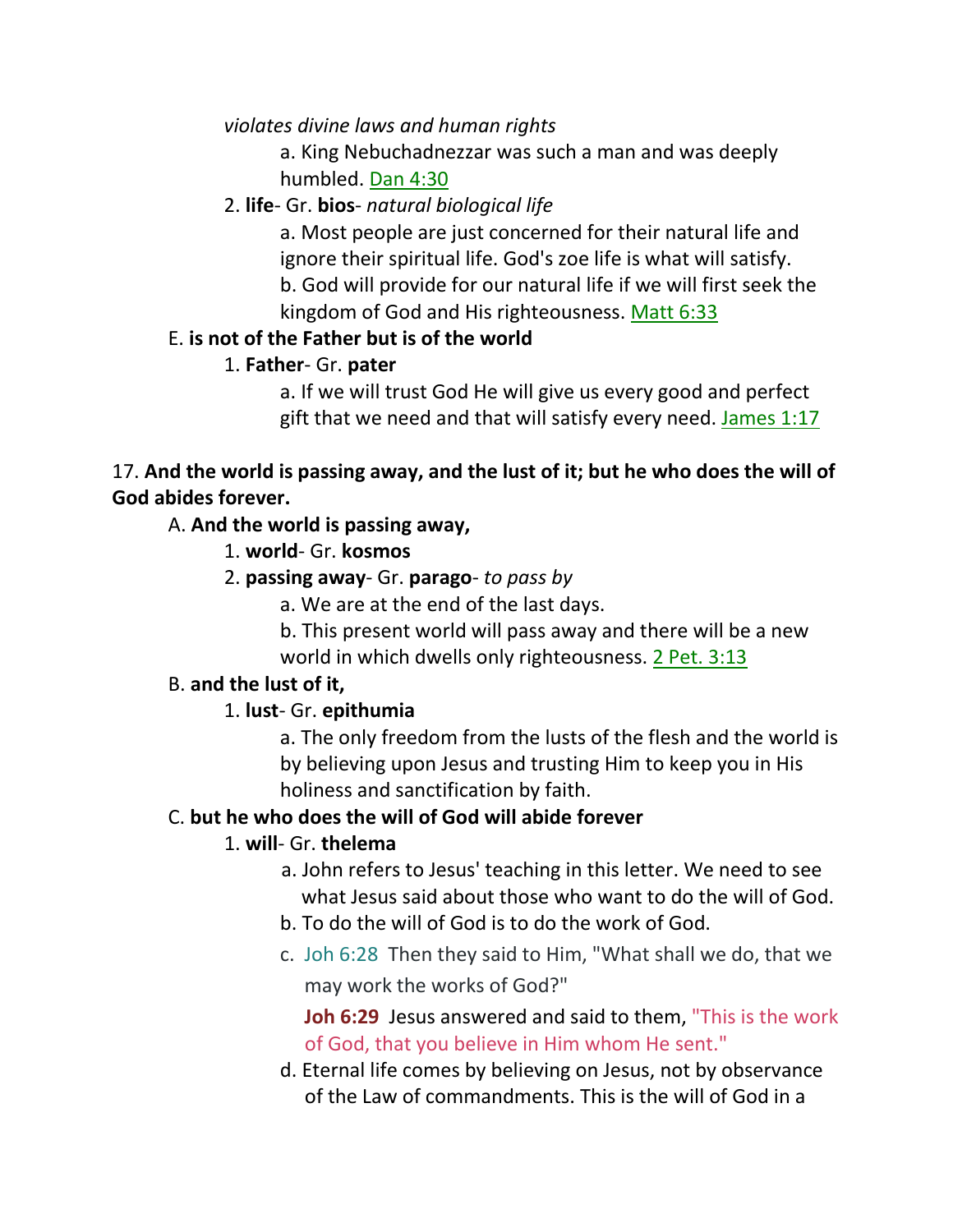nutshell. Believe in Jesus. Out of this comes every good fruit in one's life.

# 2. **abide**- Gr. **meno**

a. A favorite word of Jesus.

# 3. **forever**- Gr. **eis aion**

18. **Little children, it is the last hour; and as you have heard that the Antichrist is coming, even now many antichrists have come, by which we know that it is the last hour.**

# A. **Little children**- Gr. **paidion**

1. It is important that we know what time it is spiritually speaking. If you truly believe Jesus could come back at any time it will impact how you live. 1 John 3:3

2. Jesus used this term for his disciples six times in the gospels. This speaks of our human existence on earth. Six is the number for man. Spiritually speaking we are not "little children" but the sons [huiosmature sons] of God. Gal. 4:6

# B. **it is the last hour,**

# 1. **last**- Gr. **eschatos**

# 2. **hour**- Gr. **hora**

a. In John's day it was the last hour of the last days. If it was the last hour in the days of John , then we are at the last minutes of the last days now!

b. This is the eleventh hour that Jesus referred to. Matt. 20:9 We need to understand God will equally use new believers in this last hour and not just those who have been in the faith for many years.

# C. **and as you have heard that the Antichrist is coming,**

# 1. **heard**- Gr. **akouo**

a. The church has been hearing this for 2000 years. It has been a long time in our view point, but not in God's.

2. **Antichrist-** Gr. **anitchristos**- *one opposed or opposite of the Christ* a. The Antichrist will be the opposite to Jesus Christ. He will be domineering and full of hate for God the Father and His people.

b. Many Christians picture Jesus as domineering but He is not.

3. **coming**- Gr. **erchomai**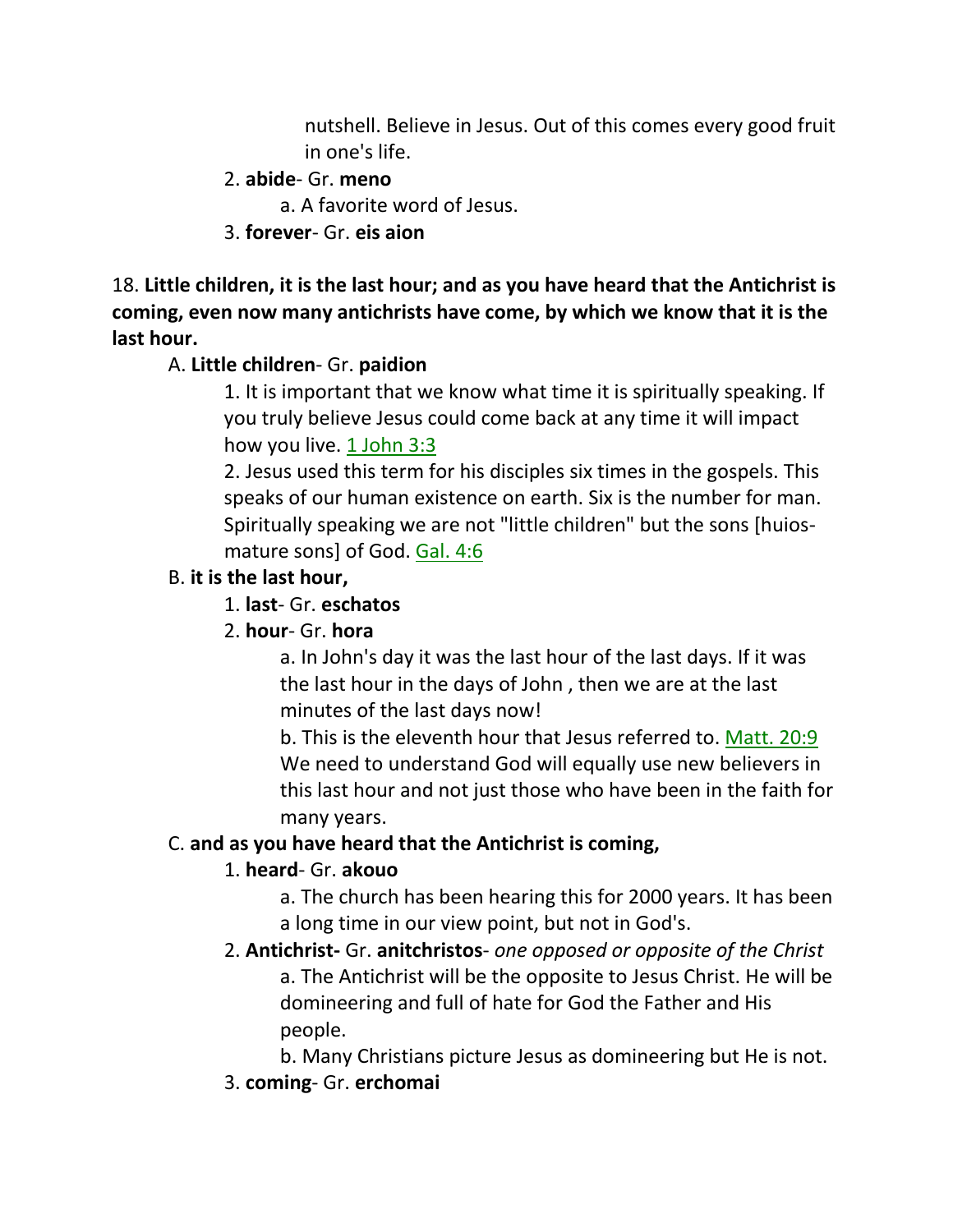#### D. **even now many antichrists have come**,

#### 1. **even now**

a. This is in the days of John. Every spirit that does not confess Jesus has come in the flesh is the spirit of antichrist. 1 John 4:3 In the days of John the Gnostics proclaimed that Jesus did not come in the flesh.

b. We have seen antichrists arise throughout church history. These are just precursors to the Antichrist to come that will reign through the Tribulation Period.

c. The Antichrist to come will deny Jesus is the Christ and that He came in the flesh.

# E. **by which we know that it is the last hour**

1. **know**- Gr. **ginosko**- *a progressive knowing based upon experience* a. We can know eschalogically what time it is by what is transpiring. Jesus said when it was nearing for his return there would be wars and rumor of wars, earthquakes, and pestilences. These have all been escalating in number and magnitude and will continue until the coming of the Son of Man.

19. **They went out from us, but they were not of us; for if they had been of us, they would have continued with us; but** *they went out* **that they might be made manifest, that none of them were of us.**

#### A. **They went out from us,**

1. **went out**- Gr. **exerchomai**

a. This means they left the church fellowship.

# B. **but they were not of us,**

#### 1. **not of us**

a. They were not born again and part of the true church. They separated themselves not having the Spirit. Jude 1:19 We will see in the next verse that a true born again child of God has the Spirit of God.

b. This is not only speaking of the false teachers preaching gnostic doctrine but those who listened to them and followed them.

c. Not everyone who attends church has been born again and is saved. There were some unsaved in the church that went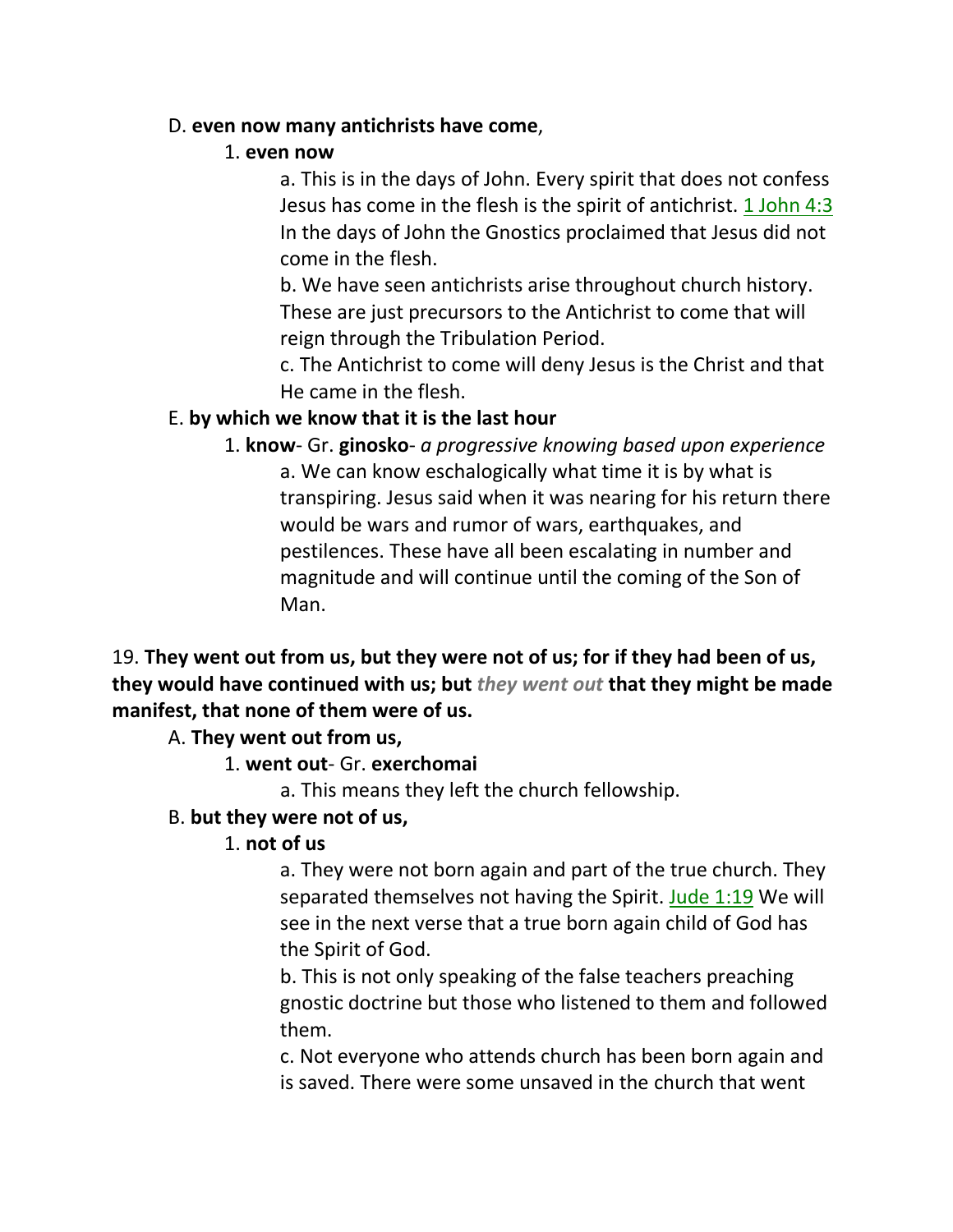after the gnostic philosophy shared by some teachers of it and left the church to follow them and it.

d. Back in John's day there was only once church per city. The church was much more solidified than it is today. Today you can leave one church and go to any one of many other churches in town. To leave the church back then would be tantamount to leaving Christianity itself.

#### C. **if they had been of us,**

1. **of us**

a. The born again church.

#### D. **they would have continued with us,**

1. **with us**

a. The born again church

#### E. **but the went out that they might be made manifest,**

#### 1. **manifest**- Gr. **phaneroo**- *to make clear*

a. There must be heresies so that the truth and those who adhere to the truth will be made manifest. 1 Cor. 11:19

#### F. **that none of them were of us**

#### 1. **none**

a. None of the teachers or the followers of their gnostic teaching.

#### 2. **of us**

a. The born again church

# 20. **But you have an anointing from the Holy One, and you know all things.** A. **But you have an anointing from the Holy One,**

1. **anointing**- Gr. **chrisma**- *anything smeared on, unguent, ointment, usually prepared by the Hebrews from oil and aromatic herbs. Anointing was the inaugural ceremony for priests and kings.*

a. One of the main roles of the Holy Spirit today in a believers life is that of a teaching ministry. John 14:26, vs. 27

b. We have received an anointing from God since we are both kings and priests.

c. We are called Christians- anointed ones. Acts 11:26

d. Jesus told the church of Laodicea that they needed to be anointed with eye salve. Rev. 3:18 The Lord's anointing opens our eyes to see and know spiritual truth.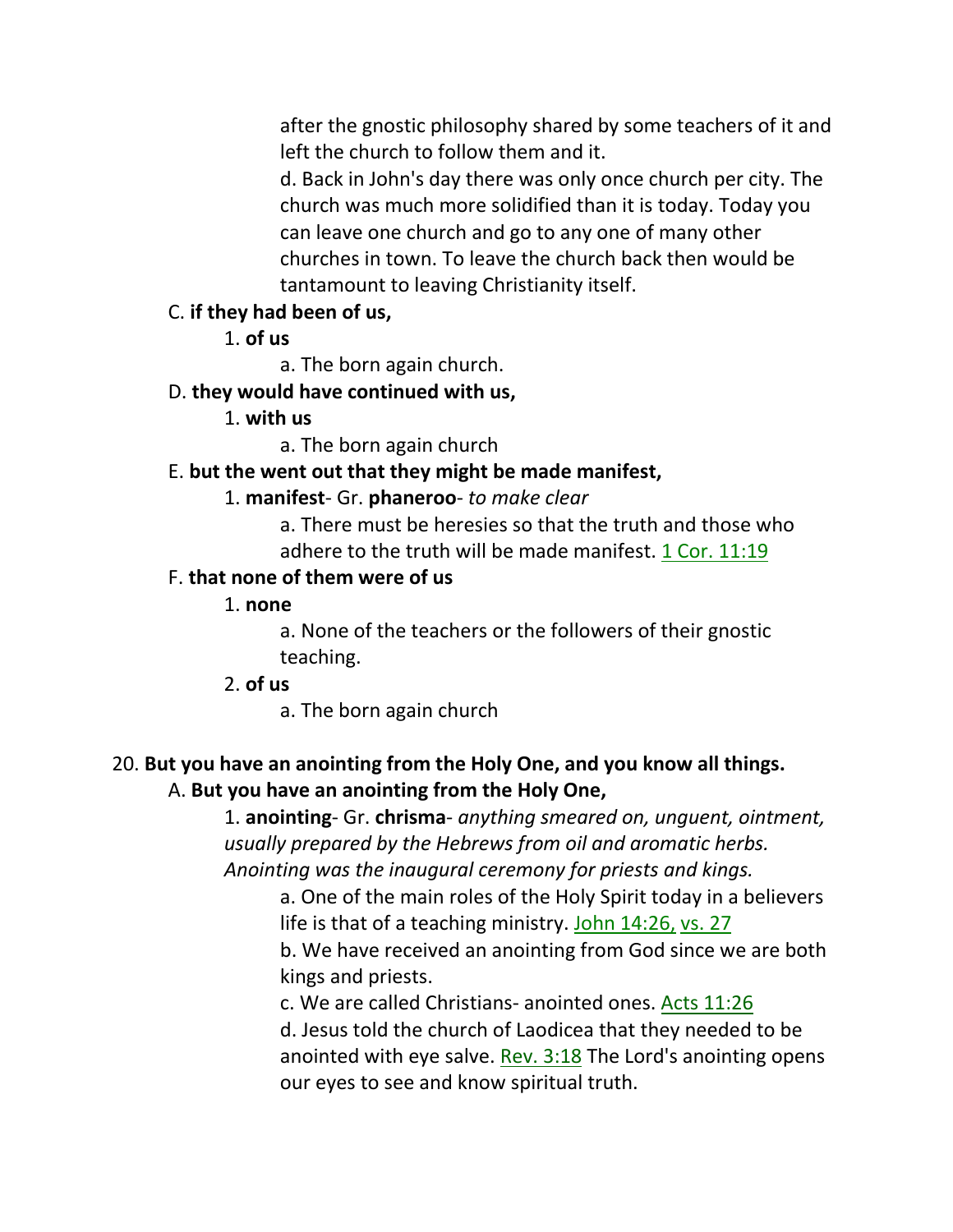### 2. **Holy One**- Gr. **hagios**- *the holy*

### B. **and you know all things**

- 1. **know** Gr. **eido**
- 2. **all things** pas- **all**

a. The Greek here says, "*and you all know*". John is saying that he is not writing to them because they do not know what he was saying but because they all did know it. What John is referring to here is what he just said about those who had an antichrist spirit. John is assuring them that he knew that they knew these people were not truly saved in the first place but not to be bothered about them leaving the church. Sometimes it is a blessing when some people leave church.

b. Some have taken this verse to say that we know all things. That would make us omniscient. Only God is omniscient. For instance we don't know the day or hour of the return of Jesus. Matt. 24:36 God says no man knows this. It would be nice to be omniscient, because some mornings I don't even know where my car keys are!

c. Although we don't know all things all at once, we are capable of knowing anything that the Spirit reveals to us.

# 21. **I have not written to you because you do not know the truth, but because you know it, and that no lie is of the truth.**

# A. **I have not written to you because you do not know the truth,**

1. **written**- Gr. **grapho**

a. The Word of God was written that we might learn the truth, but also that we continue to go over what we know and let it take deeper roots in us. 2 Pet. 1:12 If the truth is not deeply rooted in us the enemy will end up deceiving us and we will end up losing it due to deception. As in football, when a running back gets the ball and starts running, the defenders will try to strip the ball from them. The ball is the truth about Jesus Christ. John does not want them stripped of the truth and fumble!

#### 2. **know**- Gr. **eido**

a. Just because you know a truth does not mean necessarily that you are operating in that truth. Staying in the Word and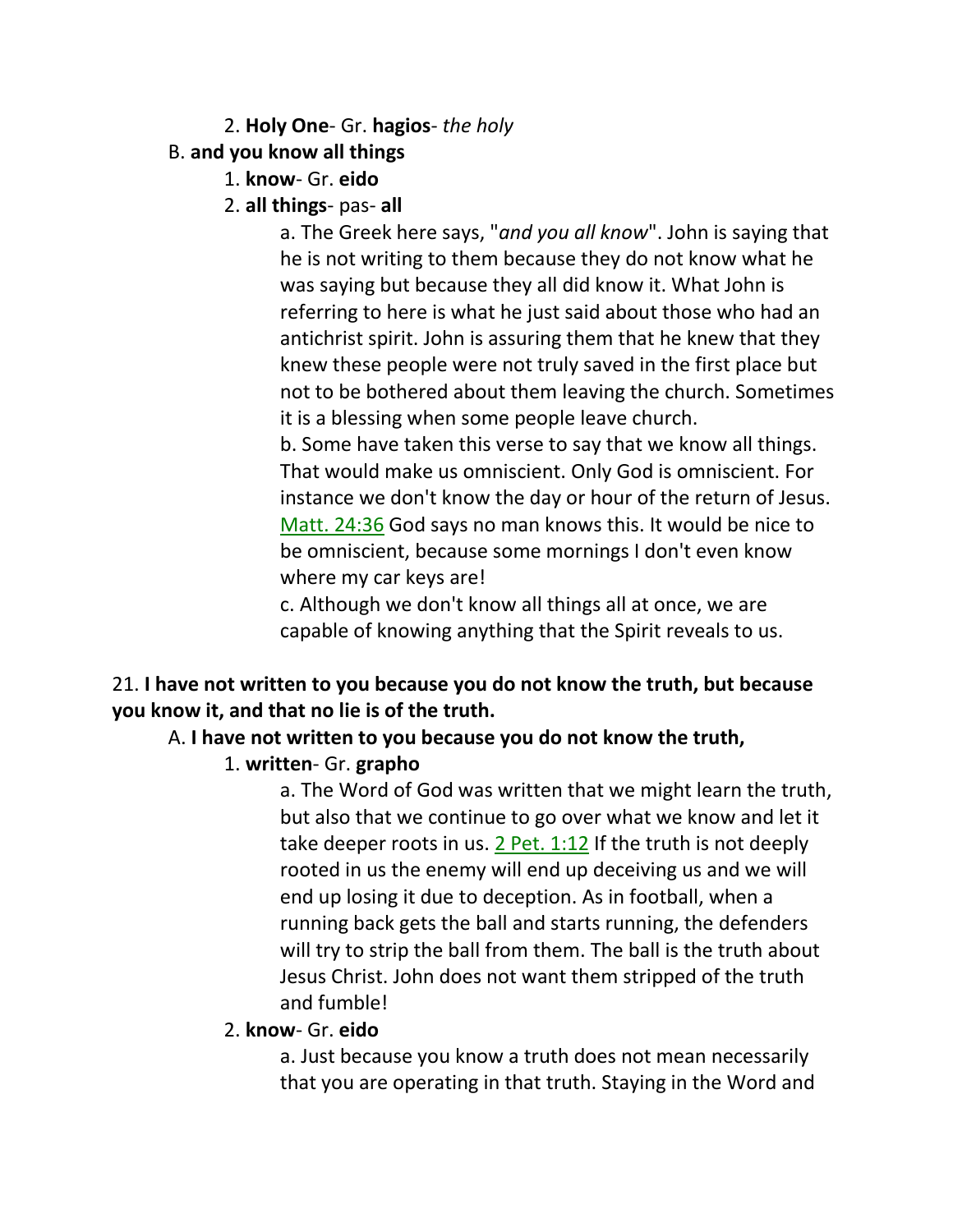refreshing ourselves on what we already know will help us do what we know.

b. The key to doing the Word is meditation. Josh. 1:8, James 1:25

#### 3. **truth**- Gr. **aletheia**

#### B. **but because you know it,**

#### 1. **because you know it**

a. John understood that those who he was writing to knew the truth already, but was concerned about that truth would possibly be robbed from them by deception.

#### D. **and that no lie is of the truth**

#### 1. **lie**- Gr. **psuedos**

a. The saints John is addressing were facing those who were spreading lies. He wanted them to go back to the truth they knew and not be moved away from it.

b. We need to be experts in the truth, so if anything that comes along does not match it is a lie.

c. John is saying here that even though they were being told quite strongly by false teachers that what they were teaching was the truth, it was actually a lie. You can't have two things being the truth at the same time. One has to be the truth and the other is a lie.

d. Many Christians will adopt anything that someone forcefully and confidently shares with them. They think that since they are so convinced of it, it must be the truth. How confidently someone shares something has no bearing at all if it is the truth or not.

e. I think though a minister should share the truth he believes confidently. This will help the audience receive it. They just need to be noble like those in Berea who received the Word with eagerness but checked it out in the scriptures to make sure it was the truth.

### 22. **Who is a liar but he who denies that Jesus is the Christ? He is antichrist who denies the Father and the Son.**

A. **Who is a liar but he who denies that Jesus is the Christ?**

1. **liar**- Gr. **psuestes**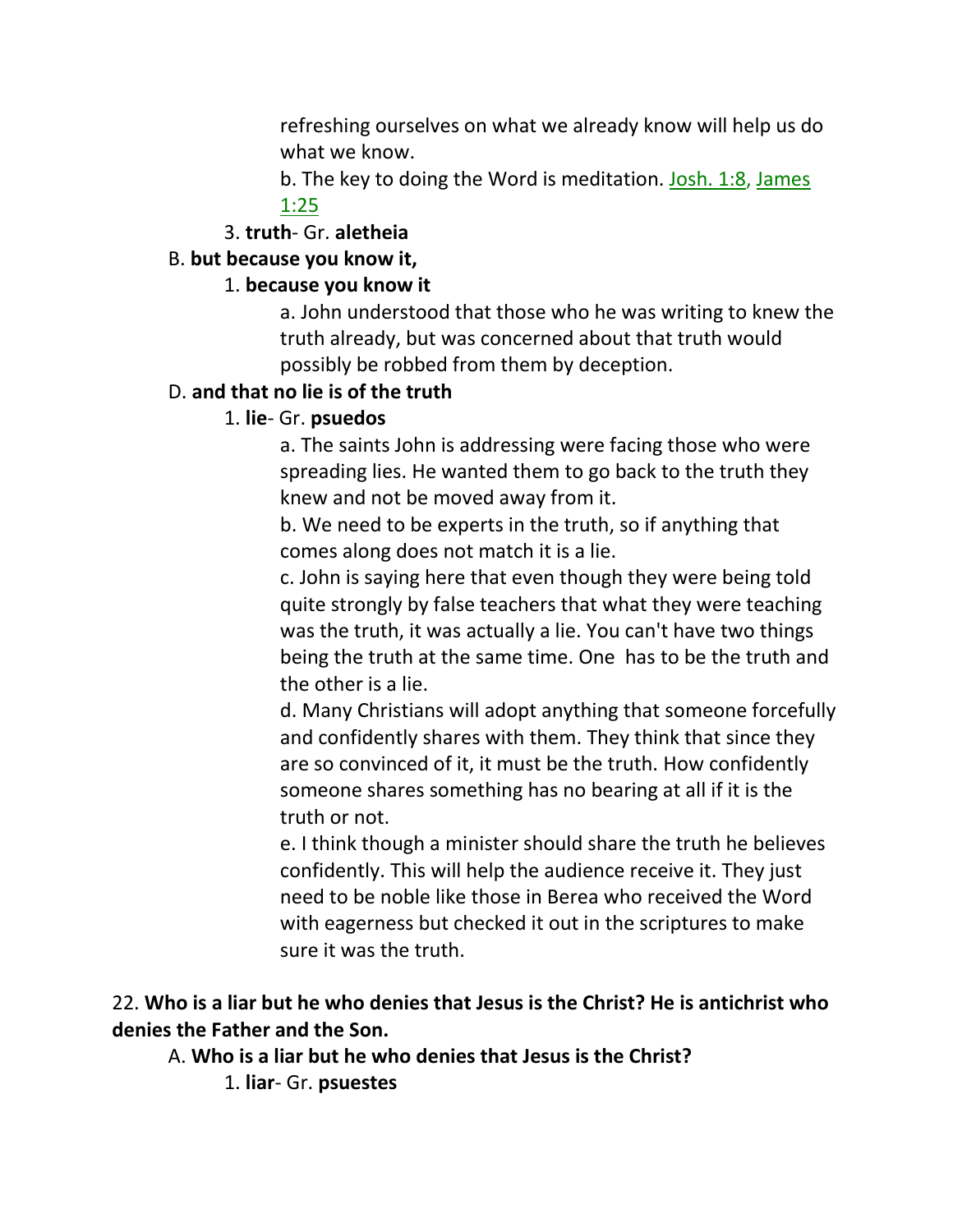### a. Satan is the father of these people. John 8:44

# 2. **denies**- Gr. **arneomai**- *not to accept, to reject, to refuse something offered, to contradict*, *that is*, *disavow*

a. You can believe in the man Jesus and still reject Him as the Christ- the Messiah the scriptures speak of.

#### 3. **Christ**- Gr. **Christos**- *Anointed One, Messiah*

a. Few deny Jesus existed but many say he was a mere man or just a good moral teacher. You must believe that He was the Messiah, the Divine Savior of the world.

b. The Messiah is the One prophesied by all the prophets. The true Messiah must fulfill every prophecy concerning Him in the Scriptures. This includes Him being God. I.e. Micah 5:2

c. The person who abides in the doctrine of Christ- He being the God-man abides in both the Father and Son. 2 John 1:9

### B. **He is antichrist who denies the Father and the Son.**

### 1. **antichrist**- Gr. **antichristos**

a. Anyone who denies Jesus is the Christ or that He came in the flesh is an antichrist. However, there will be a coming Antichrist prophesied in the coming days that will try to rule the world.

#### 2. **Father**- Gr. **pater**

a. How does someone deny the Father and the Son? It is by denying that Jesus is the Anointed One, the Messiah. If you deny the Son you deny the Father who gave birth to Him.

#### 3. **Son**- Gr. **huios**

a. The word "Son" denotes His Divine nature as God's Son. b. Isaiah prophesied that a child would be born [human side] and a Son will be given [Divine side]. Isa. 9:6

c. If someone does not honor the Son, they do not honor the Father either. John 5:23

# 23. **Whoever denies the Son does not have the Father either; he who acknowledges the Son has the Father also.**

# A. **Whoever denies the Son does not have the Father either,**

- 1. **denies** Gr. **arneomai**
- 2. **Son** Gr. **Huios**
- 3. **Father** Gr. **pater**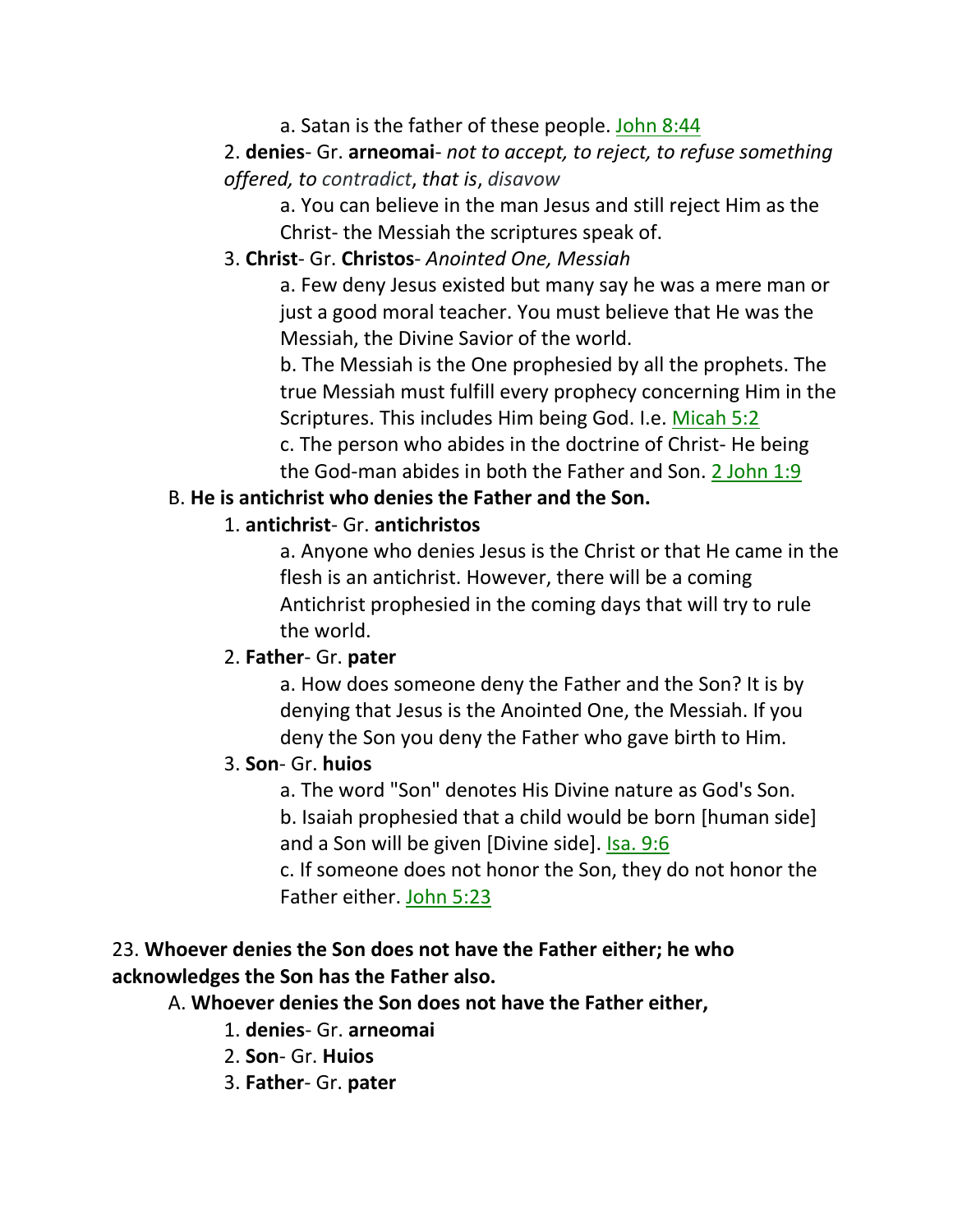a. The Father and Jesus are inseparately One. John 10:30 You can't have the Father and not have the Son, and you can't have Jesus and not have the Father. If you deny either one you lose out on both!

#### **4. either**

a. This means that if someone denies Jesus they don't have Jesus. Today, universalists say that you can reject Jesus and still have Him. This is false. If you deny Jesus then you don't have Him.

b. If you deny Jesus, He will deny you. 2 Tim. 2:12 This is the opposite of what Universalists teach.

# B. **he who acknowledges the Son has the Father also**

1. **acknowledges**- Gr. **homologeo**- *to say the same thing*

a. Today many say they acknowledge God but refuse to acknowledge Jesus. If you say the name "God" in public, it is acceptable, but if you say the name "Jesus" in public, heads turn immediately and many don't like it.

b. One must confess [Gr. **homologeo**] Jesus as the Lord and that He was raised from the dead to be saved. Rom. 10:9-10

24. **Therefore let that abide in you which you heard from the beginning. If what you heard from the beginning abides in you, you also will abide in the Son and in the Father.**

A. **Therefore let that abide in you which you heard from the beginning.**

# 1. **let that abide**- Gr. **meno**

a. Again this is a word Jesus used frequently. We know that someone has impacted our life with their teaching and life when we start sounding like them and using their vocabulary and sayings. John sounds a lot like Jesus!

# 2. **heard**- Gr. **akouo**

a. These saints heard the truth of the gospel in the beginning, but now were hearing something different. They needed to stick with what they first heard. They needed to hold fast to what they had heard because if not they would have believed in vain. 1 Cor. 15:1-2, Col. 1:23

- 3. **beginning** Gr. **arche**
	- a. This is the gospel they heard when they got saved. These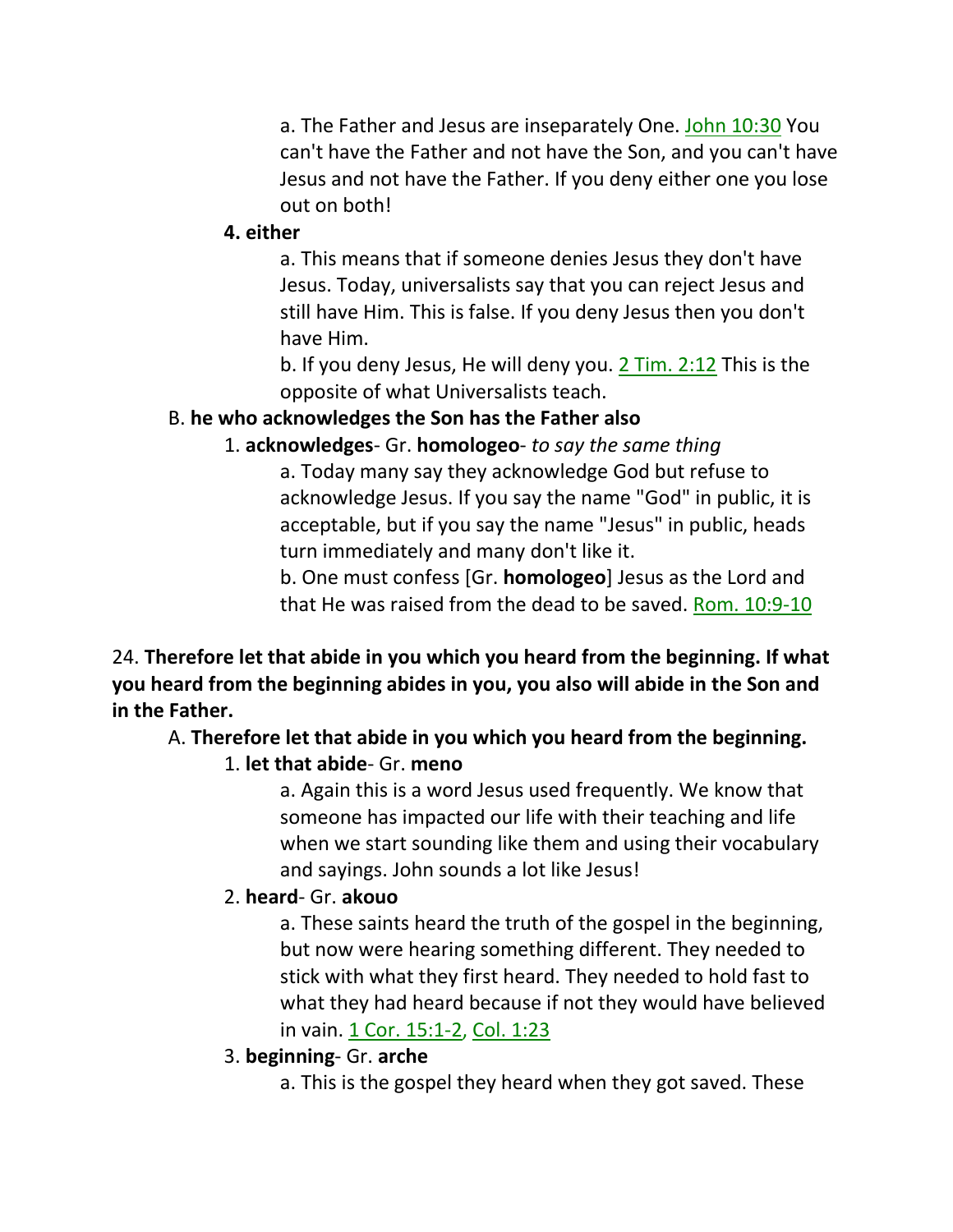truths John is speaking about is found in Romans 10:9-10. Jesus is Lord [divine] and he rose from the dead [physically in His human body].

### B. **If what you heard from the beginning abides in you,**

1. John is writing this letter to reassure the saints of the truth they already knew and to fortify them against the error being brought to them by false teachers.

### C. **you also will abide in the Son and in the Father.**

1. We abide in God by faith in Jesus Christ.

# 25. **And this is the promise that He has promised us—eternal life**. A. **And this is the promise that He has promised us**

# 1. **promise**- Gr. **epaggelia**- *to pronounce upon*

a. Jesus could promise and give eternal life because He is not just a man. John 3:15-16, John 5:24, John 6:47, John 10:28 He is also eternal God. John 8:58

b. No other religious teacher other than Jesus could promise to give eternal life. They are all mere men but Jesus was both God and man.

# B. **eternal life**- Gr. **aionios zoe**

1. What we believe about Jesus has eternal consequences. If you get it wrong about who Jesus is it could cost you eternally! If you think Jesus was just a normal man or that He was just spiritual and did not take on a human body you will be lost. You must believe Jesus is both God and man. This is why John is writing this letter and establishing the truth about the person of Jesus.

# 26. **These things I have written to you concerning those who** *try to* **deceive you**.

# A. **These things**

1. These things about the person and nature of Jesus Christ.

# B. **written**- Gr. **grapho**

# C. **deceive**- Gr. **planao**

1. Satan's plan from the early church until now is to pervert the truth about the person and nature of Jesus. He will either get you to deny that Jesus is God or that He was fully human. We must believe in both because of the fact that Jesus was both God and man is the reason He could lay His hand on God and mankind and bring us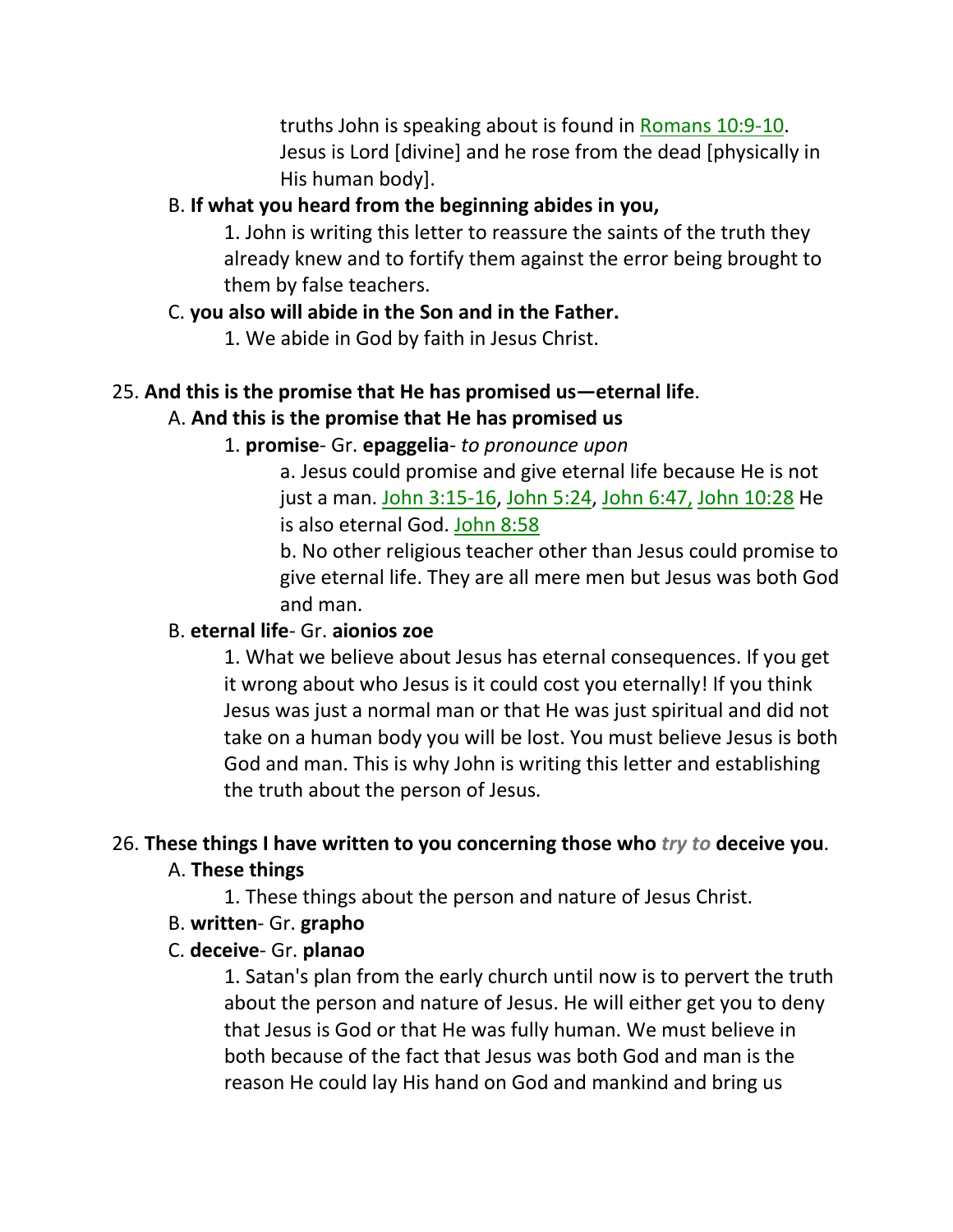together in covenant.

2. Jesus was God so He could be the mediator representing God. Gal. 3:20

3. Jesus was a man so He could be a mediator representing man. 1 Tim. 2:5

4. In this chapter John clearly lays out why he is writing to them. He is writing them so that they will continue in the truth they have heard and believed about Jesus and not to allow anyone to strip them of the truth by deceit and error.

5. Paul also warned the saints in his letter against false teachers robbing them of the truth.  $2Co$   $11:13-15$ , Col  $2:8$ ; Col  $2:18$ 

27. **But the anointing which you have received from Him abides in you, and you do not need that anyone teach you; but as the same anointing teaches you concerning all things, and is true, and is not a lie, and just as it has taught you, you will abide in Him.**

# A. **But the anointing which you have received from Him abides in you,**

- 1. **anointing** Gr. **chrisma**
- 2. **received** Gr. **lambano**

a. The spiritual enablement from the Holy Spirit is a gift from God. It must be received.

# 3. **abides**- Gr. **meno**

a. In the OT the presence of the Holy Spirit could come on someone and then leave. That is why David prayed that God would not take His Holy Spirit from Him. In the NT the Holy Spirit comes to reside in a believer forever. John 14:16 This is great news!

# B. **and you do not need that anyone teach you,**

1. **need**- Gr. **chreia**- *what is of necessity*

a. Undoubtly, the false teachers were telling these saints that they needed them to teach them spiritual truths or they would not be able to get them any other way. If anyone says to you that you need to listen to them because if you don't you won't ever know what they know- RUN!

b. If there are no human teachers around and a Christian is left with his only his Bible and the Holy Spirit they could still be taught the Word of God. Paul learned the gospel without the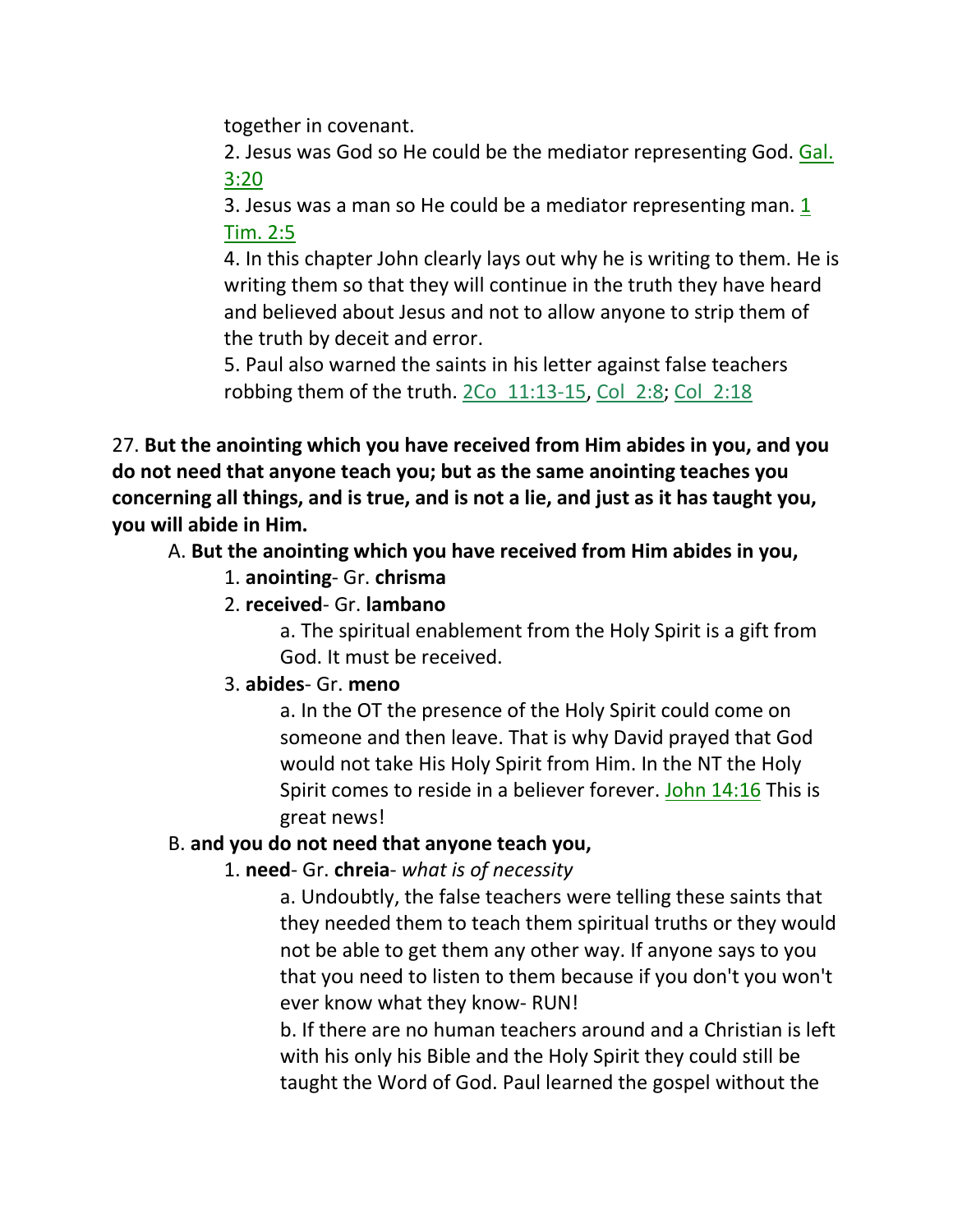aid of a human teacher. Gal. 1:11-12

c. This verse says that a Christian does not "need" or "have" to have a human teacher. It does not say that they "should" not be taught by a human teacher. This verse is merely saying that we are not left helpless if we don't have a human teacher. Now God wants to use human teachers and wants us taught by anointed teachers. This is why he gave teachers to the body of Christ. Eph. 4:11

d. Ex. Andrew learned more about the Bible in Vietnam just reading it and studying it himself than he did in all the years prior in church.

e. This does not mean we don't need a pastor or a local church. We are a body and God works through the body. This verse is saying that we are not restricted to having a human teacher teach us.

f. What I have shared here is a general principle but here in the immediate context John is saying that we don't need anyone to teach us about the person of Jesus. The Holy Spirit teaches us that Jesus is both God and man.

#### 2. **teach**- Gr. **didasko**

#### C. **but as the same anointing teaches you concerning all things,**

#### 1. **same anointing teaches**

a. The Holy Spirit does the spiritual work of teaching. God wants to use called teachers as a mouthpiece for the Holy Spirit to teach through.

b. This is an important concept to learn for teachers. We often think we are responsible to teach people. We strain to get people to understand what we are saying. Often we come off too intense when we are trying to convince people. No, the Holy Spirit does the teaching as we give voice to the Word of God and the utterance the Holy Spirit gives us to share.

c. 1 Cor. 2:13- *These things we also speak, not in words which man's wisdom teaches but which the Holy Spirit teaches, comparing spiritual things with spiritual.*

d. In the verse above we see our part and the Holy Spirit's part. We speak and the Holy Spirit teaches.

e. One of the major roles of the Holy Spirit in this church age is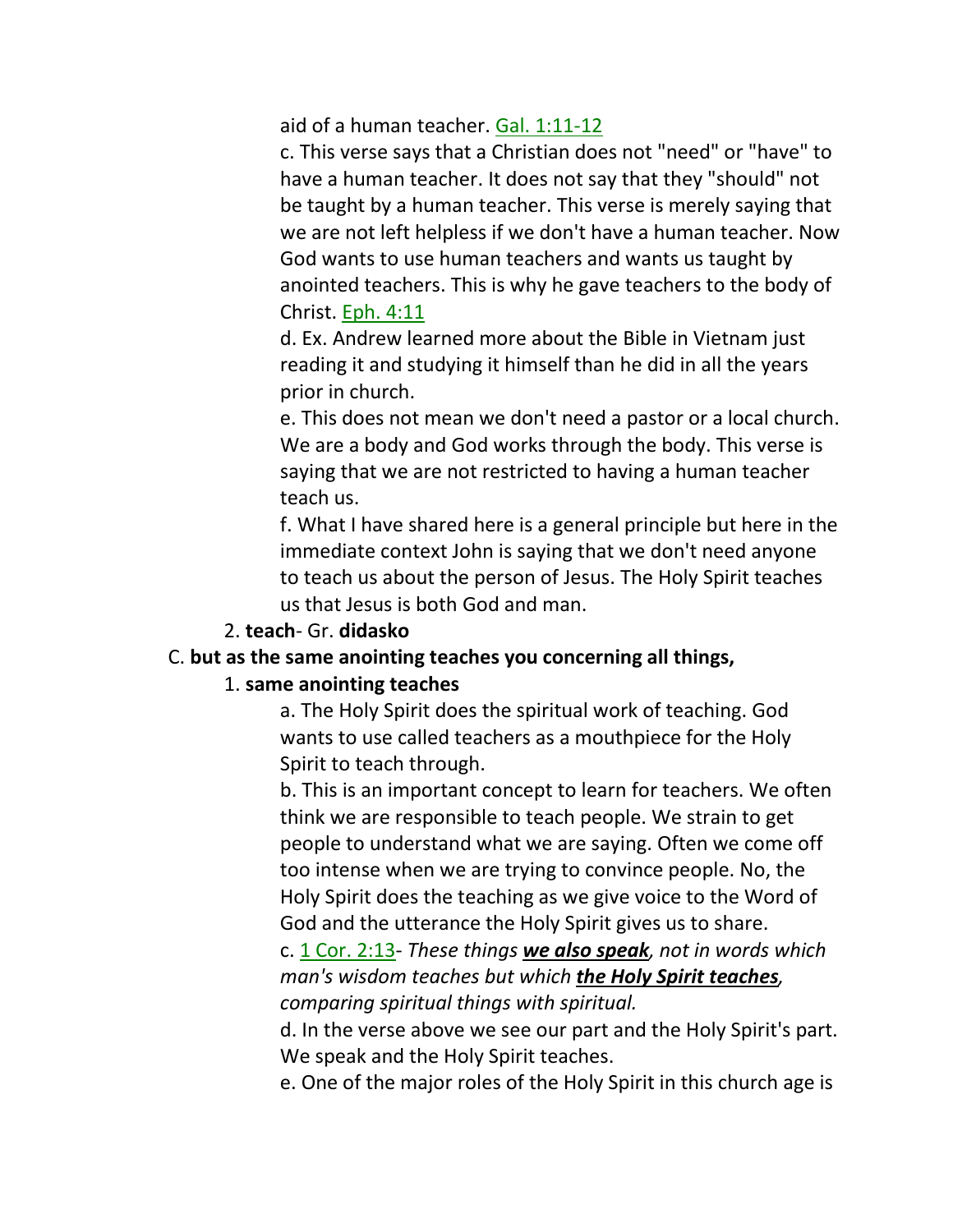that of teaching. Joh  $14:26$ ; Joh  $16:13$ 

# 2. **all things**

a. All these things John has been talking about.

# D. **and is not a lie,**

# 1. **lie**- Gr. **psuedos**

a. The Holy Spirit is the Spirit of Truth.

# E. **and just as it has taught you,**

# 1. **taught**- Gr. **didasko**

a. Specifically about Christ.

# F. **you will abide in Him.**

# 1. **abide**- Gr. **meno**

a. We abide in Christ by faith.

28. **And now, little children, abide in Him, that when He appears, we may have confidence and not be ashamed before Him at His coming.**

# A. **And now**,

- B. **little children** Gr. **teknion**
- C. **abide in Him**,
	- 1. **abide** Gr. **meno**

a. John uses this same word seven times in this chapter. The message John is trying to drum into them is that they need to remain with the truth that they received when they got saved. He was wanting the get this message across clearly, "Don't let false teachers rob you of the truth. Remain fixed in Christ and the truths about Him."

b. Stay with the gospel and the cardinal truths of the faith. Jesus is God made flesh, born of a virgin, lived a sinless life, was crucified in a human body, died, and was raised physically from the dead and now has a resurrection body. This same Jesus will return one day.

# D. **that when He appears**,

# 1. **appears**- Gr. **phaneroo**

E. **we may have confidence and not be ashamed before Him at His coming**.

1. **confidence**- Gr. **parrhesia**- *freedom to speak, all out-spokenness*

- 2. **ashamed** Gr. **aischunomai**
- 3. **coming** Gr. **parousia** *arrival*